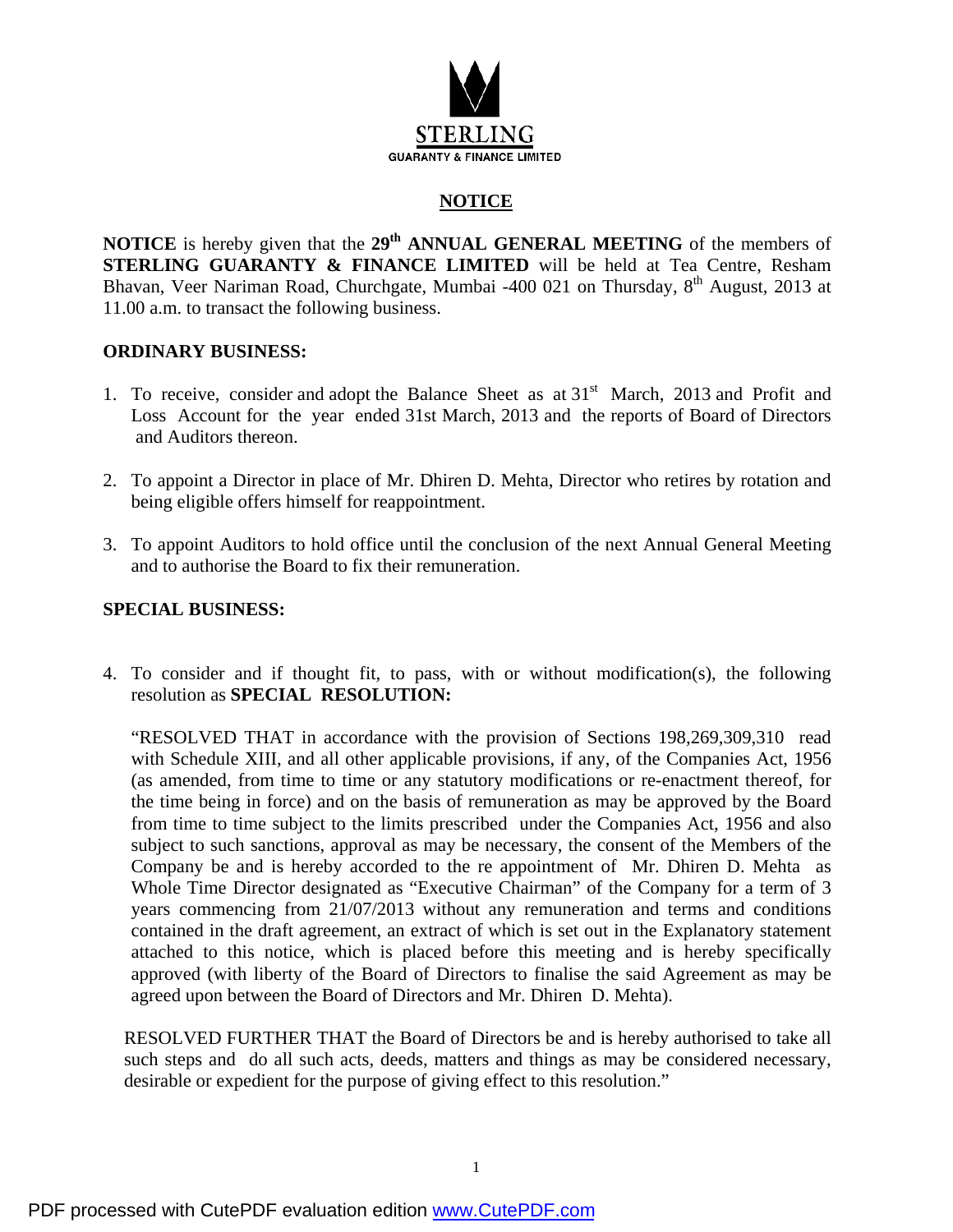

### **NOTES:**

### **a) A MEMBER ENTITLED TO ATTEND AND VOTE, IS ENTITLED TO APPOINT PROXY TO ATTEND AND VOTE, INSTEAD OF HIMSELF AND THE PROXY NEED NOT BE A MEMBER.**

- b) The Instruments of proxy for use of meeting must be lodged at the Registered Office of the Company, not less than forty eight hours before the commencement of meeting.
- **c) Register of Members and Share Transfer Book of the Company will remain closed from the 01/08/2013 to 08/08/2013 (both days inclusive) for the purpose of Annual General Meeting.**
- d) Members are requested to immediately notify the company in case of any change in address and should specify their full address in capital letters clearly indicating the pin code of the post office.
- e) Members are requested to bring their copy of Annual Report as extra copies will not be supplied at the Annual General Meeting.
- f) In case members desire to raise any queries they are requested to send them at least 10 days in advance so that related information may be kept available at the meeting.
- g) In accordance with provisions of Section 205A of the Companies Act, 1956 the company has transferred unclaimed dividend up to the financial year 1992-93 to the General Revenue Account of the Central Government. Members who have valid claims to the unclaimed dividends referred to above may claim the same from the Registrar of Companies, Maharashtra at Mumbai in the prescribed manner.

Further in accordance with the provisions of Section 205 ( c ) of the Companies Act 1956, the company has transferred the unclaimed dividend for the year 1994-95 to the "Investor Education and Protection Fund" of the Central Government. The company has not declared dividend subsequent to the year 1994-95.

- h) At the ensuing Annual General Meeting Mr. Dhiren D. Mehta Director of the Company retire by rotation and being eligible offer himself for reappointment. The information and details pertaining to this director to be provided in terms of Clause 49 of the Listing Agreements are furnished in the Statement on Corporate Governance published elsewhere in this Annual Report.
- i) The relative Explanatory Statement pursuant to Section 173 of the Companies Act 1956 in respect of Special Business is annexed hereto.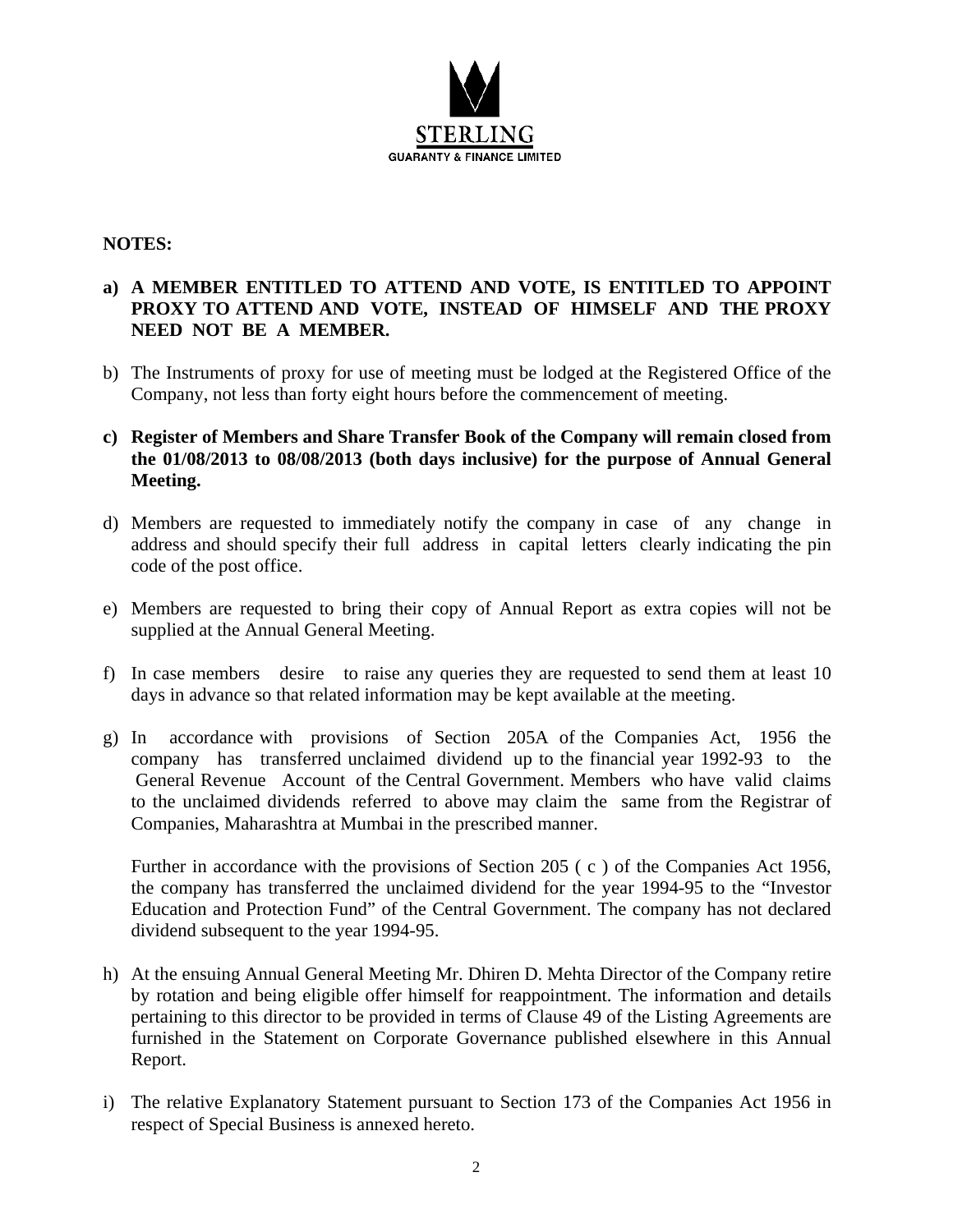

Dated: 30-05-2013

Place: Mumbai **On behalf of the Board of Directors** 

Nariman Point, Mumbai - 400 021.

**Registered Office: D. D. MEHTA**  91-A, Mittal Court, **EXECUTIVE CHAIRMAN** 

### **EXPLANATORY STATEMENT :**

### **Explanatory statement pursuant to the Section 173 of the Companies Act, 1956 in respect of Special Business of 29th Annual General Meeting.**

### **Item no.4**

Mr. Dhiren D. Mehta is Promoter Director of the Company. He was appointed as Whole Time Director designated as "Executive Chairman" of the Company for a period of three years by Board of Directors of the company at their meeting held on 21/07/2010 and approved and consented by Shareholders at Annual General Meeting held on 21<sup>st</sup> September 2010 which term will expire on 20/07/2013. The Board of directors considering the future business plan and amalgamation/merger has felt that it would be in the interest of the Company to re appoint Mr. Dhiren D. Mehta as Whole Time Director designated as "Executive Chairman" of the Company for a further period of 3 years. Consequently Board of Directors at its Meeting held on  $30<sup>th</sup>$  May 2013 has reappointed Mr. Dhiren D. Mehta as Whole time Director designated as "Executive Chairman" for a further period of 3 years with effect from 21<sup>st</sup> July 2013 on the remuneration and terms and conditions as set out in the draft agreement which inter-alia, contains the terms and conditions mentioned below:

Remuneration: Considering the financial position of the Company, Mr. Dhiren D. Mehta has agreed that he will not draw any remuneration as Executive Chairman.

Mr. Dhiren D. Mehta is eligible for appointment under Schedule XIII to the Companies Act, 1956 and the remuneration payable to him is within the limits specified in Schedule XIII. The Directors recommend his appointment as Whole time Director designated as Executive Chairman.

None of the Directors except Mr. Dhiren D. Mehta himself is concerned or interested in the resolution.

The draft agreement to be entered into between the Company and Mr. Dhiren D. Mehta is available for inspection at the Registered Office of the Company during business hours on any working day excluding Saturdays up to the date of  $29<sup>th</sup>$  Annual General Meeting.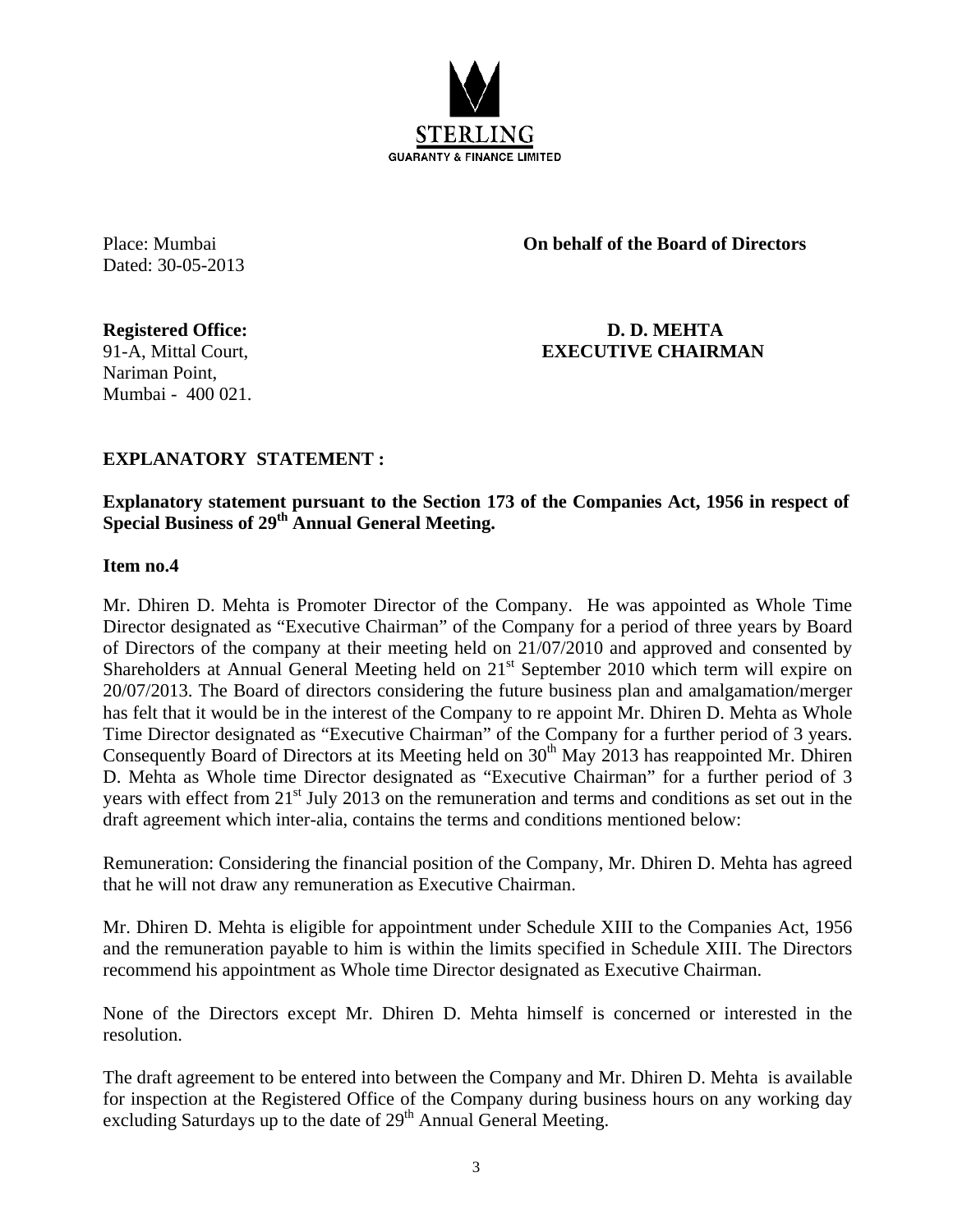

The Notice and Explanatory statement may be treated as an abstract of the terms of the appointment & payment of remuneration to Mr. Dhiren D. Mehta, Executive Chairman as required to be circulated under Section 302 of the Companies Act, 1956.

Your Directors recommend the resolution for your approval.

Dated: 30-05-2013

### Place: Mumbai **By order of the Board of Directors**

### **Registered Office:**

Mumbai - 400 021.

### 91-A, Mittal Court, **D. D. MEHTA** Nariman Point, **EXECUTIVE CHAIRMAN**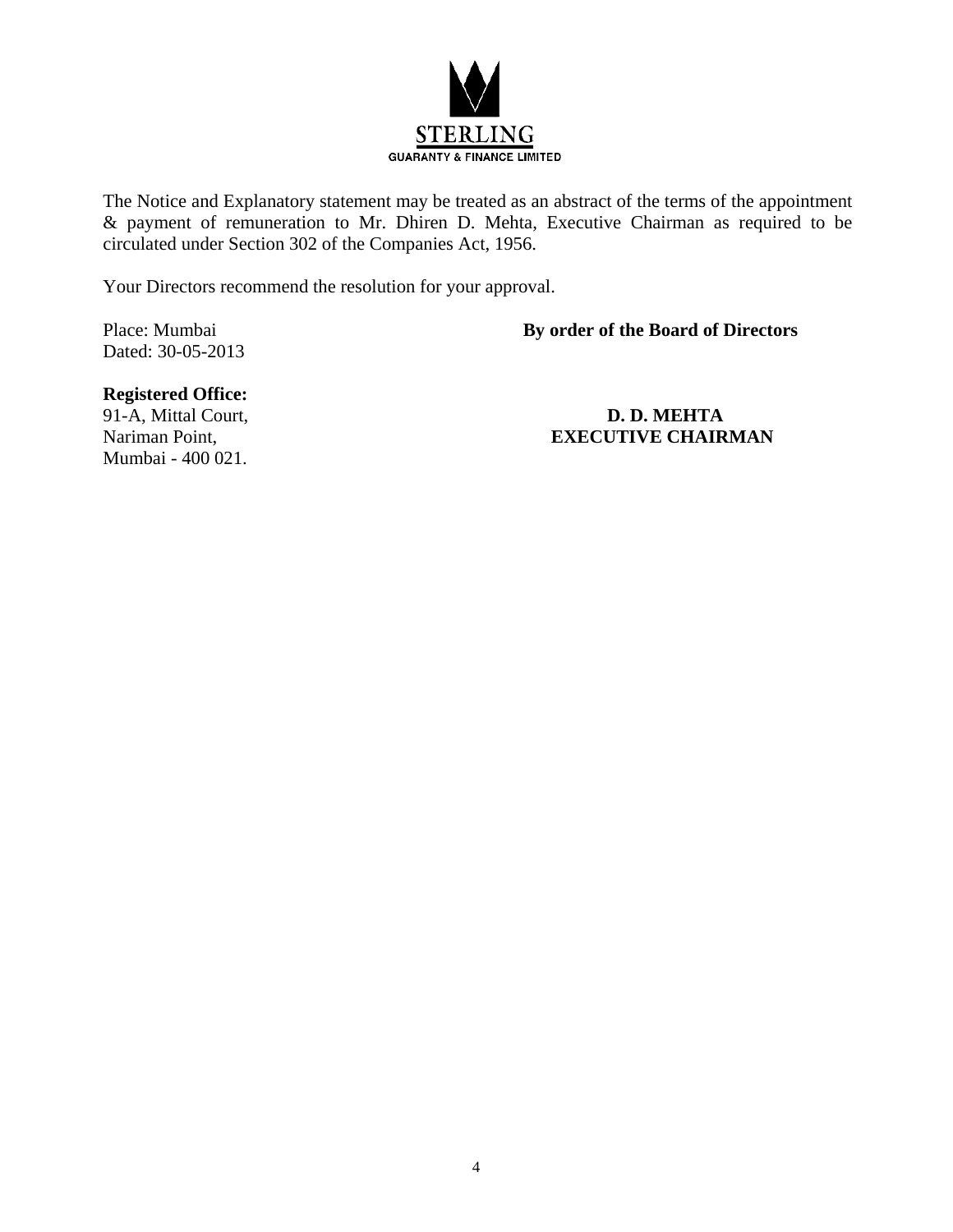

### **DIRECTORS' REPORT**

The directors have pleasure in presenting before the Shareholders, Directors' Report and Audited Accounts of the Company for the year ended 31<sup>st</sup> March 2013

| <b>FINANCIAL RESULTS</b>                        | 2013        | <b>Year ended</b> Year ended<br>$31st$ March $31st$ March<br>2012<br>(Rs.in Lacs) |
|-------------------------------------------------|-------------|-----------------------------------------------------------------------------------|
| PROFIT (LOSS) BEFORE NON-CASH<br><b>CHARGES</b> | (3.20)      | (2.52)                                                                            |
| PROFIT (LOSS) BEFORE TAX                        | (3.20)      | (2.52)                                                                            |
| <b>Provision for Taxation</b>                   | $0.00\,$    | 0.00                                                                              |
| <b>NET PROFIT (LOSS) AFTER TAX</b>              | (3.20)      | (2.52)                                                                            |
| Balance brought forward                         |             | $(817.34)$ $(814.82)$                                                             |
| PROFIT (LOSS) CARRIED FORWARD                   | ----------- | $(820.54)$ $(817.34)$                                                             |
|                                                 | ======      |                                                                                   |

### **DIVIDEND**

In view of loss incurred and carry forward losses, no dividend is proposed.

### **GENERAL:**

During the year under report, the Company had no business activity. It has suffered Net Loss of Rs.3.20 lacs compared to previous year of Rs.2.52 lacs because of nil operating income and minimum statutory & compliance expenses. The Company has become debt free Company and Sterling Investments (India) Ltd has advanced interest – free funds to meet the liabilities. Adequate provisions have been made as per prudential norms of Reserve Bank of India. The Company is registered NBFC with Reserve Bank of India.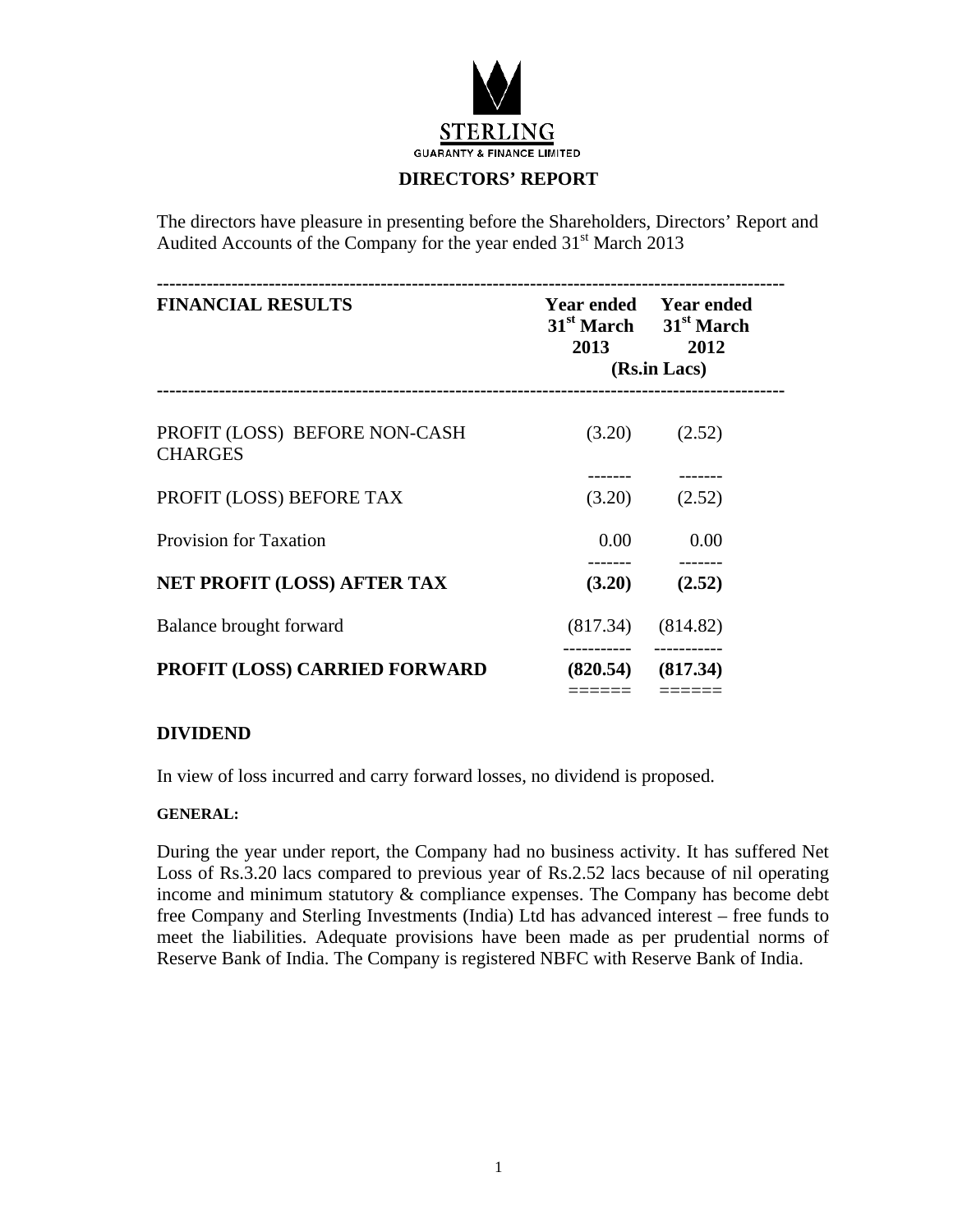

### **OPERATIONS:**

During the year NBFI Business was not carried out since Net Owned Funds (NOF) of the Company has fallen below the minimum prescribed limit. The effective steps are being taken to revive the fortunes of the Company. The company is grateful to Indistock Securities Ltd for allowing the company to use its registered office free of cost and advancing interest free loan Rs. 400,000 in this year (total Rs.20,00,000) to meet necessary statutory & compliance expenses.

### **FUTURE PLAN**

It is proposed to do merger and amalgamation of the company subject to necessary approvals, sanctions, consents with Sterling Investments (India) Ltd, a duly registered NBFC having positive net worth, as per resolution passed by Board of Directors at their meeting held on 21<sup>st</sup> July 2010 at opportune time. Equity shares are listed on BSE.

### **DIRECTORS' RESPONSIBILITY STATEMENT**

Pursuant to Section 217 (2AA) of the Companies Act, 1956, your Directors confirm the following:

- i. In the preparation of the annual accounts, the applicable accounting standards have been followed along with proper explanations relating to material departures.
- ii. Your Directors have selected such accounting policies and applied them consistently and made judgments and estimates that are reasonable and prudent so as to give a true and fair view of the state of affairs of the Company at the end of the financial year and of the Loss of the Company for that period.
- iii. Your Directors have taken proper and sufficient care for the maintenance of adequate accounting records in accordance with the provisions of this Act for safeguarding the assets of the Company and for preventing and detecting fraud and other irregularities.
- iv. Your Directors have prepared the attached Statement of Accounts for the year ended  $31<sup>st</sup>$  March 2013 on a going concern basis.

### **CONSERVATION OF ENERGY, TECHNOLOGY ABSORPTION, FOREIGN EXCHANGE EARNINGS AND OUTGO**

The company has no activities relating to conservation of energy of technology absorption. The Company has not earned or spent any foreign exchange during the year.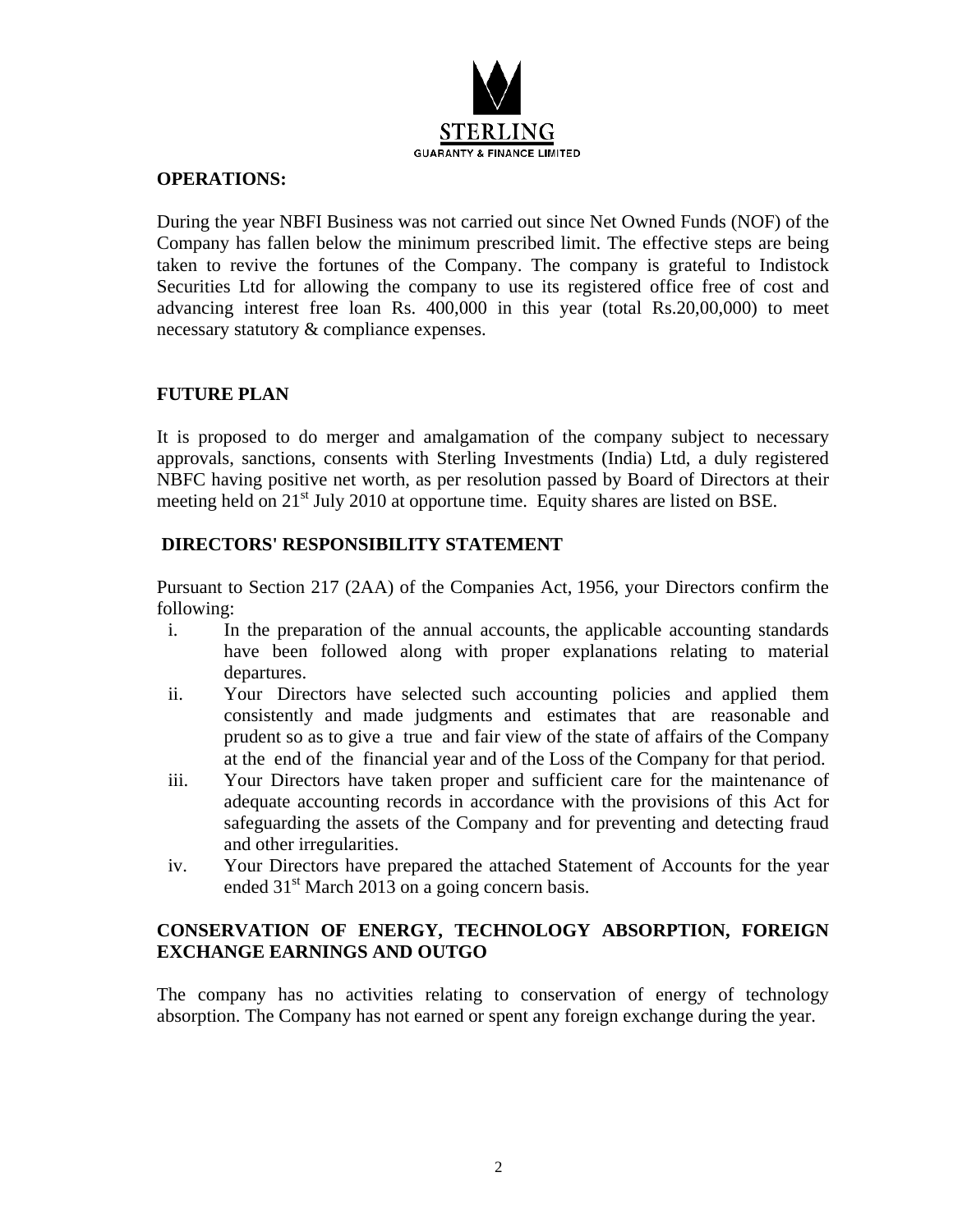

### **DIRECTORS**

At the meeting of the Board of Directors held on  $30<sup>th</sup>$  May 2013, Mr. Dhiren D. Mehta has been reappointed as Whole Time Director designated as "Executive Chairman" for a further period of three years with effect from  $21<sup>st</sup>$  July 2013 without any remuneration subject to approval of shareholders. The necessary resolution is incorporated in Notice calling Annual General Meeting.

The Board recommends reappointment of Mr. Dhiren D. Mehta as Directors who retires by rotation and being eligible offer himself for reappointment. The detailed information and particulars of director seeking re appointment is incorporated in Corporate Governance Report.

### **DEPOSITS**

The Company has not accepted any deposits from the Public and does not hold any public deposit.

### **PARTICULARS OF EMPLOYEES**

There were no employees during the year within the meaning of Section 217 (2A) of the Companies Act, 1956 read with the Companies (Particular of Employees) Rules 1975 as amended.

### **CORPORATE GOVERNANCE**

A separate section on Corporate Governance and a certificate from the Auditors of the Company regarding compliance of conditions of Corporate Governance as stipulated under Clause 49 of the Listing Agreement with the Stock Exchanges, forms part of the Annual Report.

### **AUDITORS AND AUDITORS' REPORT**

The remark in auditors' report are self explanatory. The Auditor, M/s. Vinod S. Mehta & Co. Chartered Accountants, retires at the conclusion of the meeting and is eligible for re-appointment.

### **On behalf of the Board of Directors**

Place: Mumbai **D. D. MEHTA Dated: 30th May, 2013. Executive Chairman**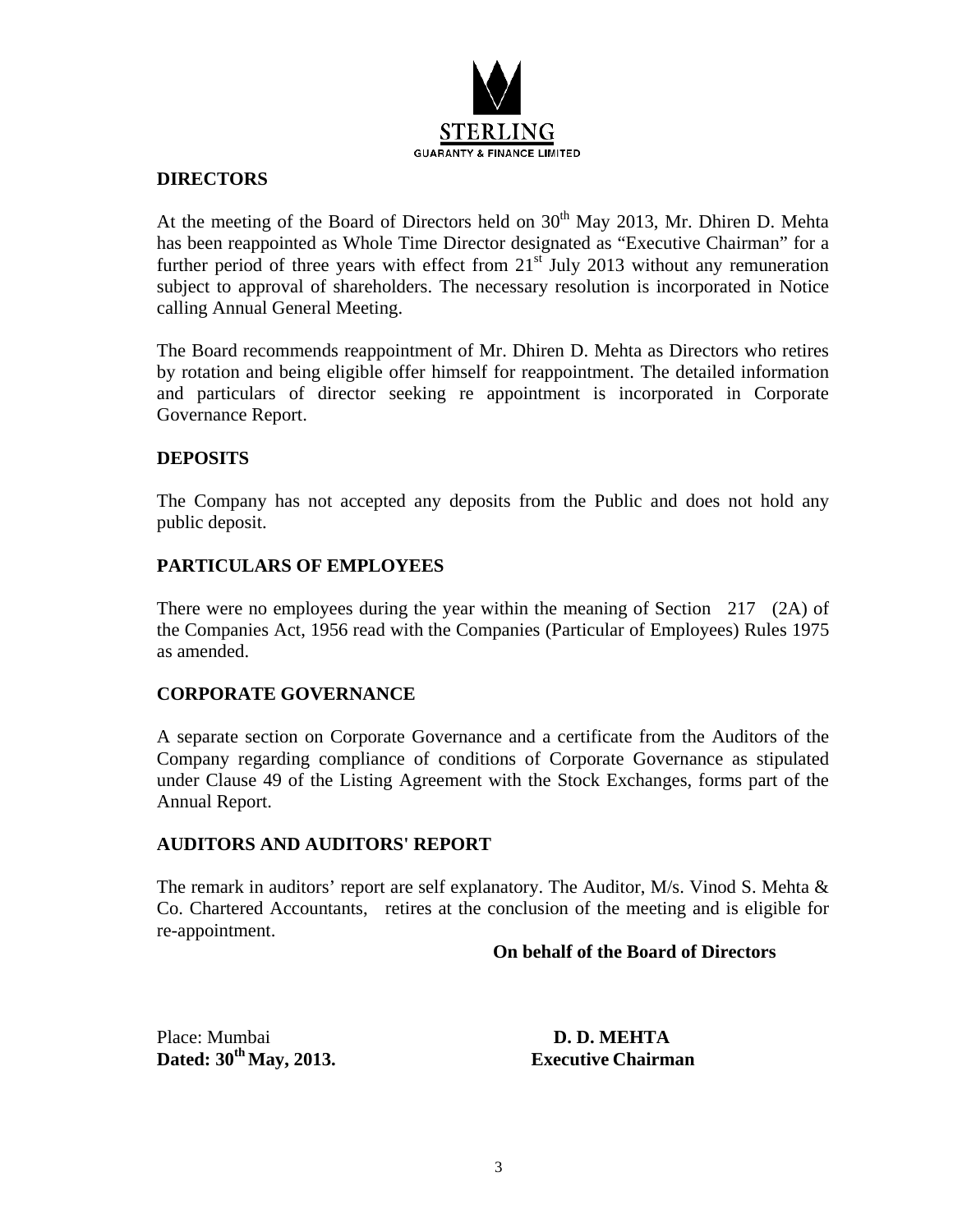### **MANAGEMENT DISCUSSION AND ANALYSIS**

### **Financial Review:**

Sterling Guaranty & Finance Ltd. (SGFL) has suffered before Tax loss of Rs. 3.20 lacs for the financial year ended March 31, 2013 compared to loss of Rs. 2.52 lacs in the previous year. The accumulated loss is Rs. 820.54 lacs compared to share holders' funds of Rs.771.30 lacs. The Company has negative Net worth as on March 31, 2013 of Rs.49.24 lacs against Rs. 46.04 lacs of last year.

### **Resources and Liquidity:**

The Company has not accepted any fixed deposits from the public during the year 2012- 2013 and there are no outstanding Liabilities. The company continues to hold interest free Inter Corporate Deposit of Rs. 30.25 lacs from Sterling Investments (India) Ltd. Also Company has received interest free amount of Rs.20.00 lacs from Indistock Securities Ltd for meeting statutory and compliance expenses.

### **Industry Structure and Developments:**

The NBFC sector in India is represented by a mix of a few large companies with nationwide presence and a large number of small and medium sized companies with regional focus. The Reserve Bank of India regulates the operations of NBFCs. In last year, revival appears to be on the agenda of regulators.

### **Opportunities:**

The Company sees ample opportunity in reviving NBFI business as and when the proposed merger and amalgamation with Sterling Investments (India) Ltd, a registered NBFC having positive net worth and resources takes place.

### **Challenges:**

The NBFC sector continues to face competitive pressures from the banking sector and financial institutions, due to their increased penetration in the consumer financing market, with comparatively low cost of funds at their disposal. The spreads in the lending business have also narrowed considerably, bringing risk-adjusted margins to make it unviable.

### **Outlook:**

Future of the company is dependent upon merger & amalgamation with Sterling Investments (India) Ltd. which has taken inordinate delay.

### **Risks and Concerns:**

The company is exposed to specific risks of interest rate fluctuations, credit risk, lack of resources which are peculiar to its businesses and the environment within which it operates.

### **Adequacy of Internal Control:**

There internal controls in the company and control policies and procedures are adequate commensurate to the nature and scale of business activities. The Audit Committee of Directors reviews the adequacy of internal control periodically.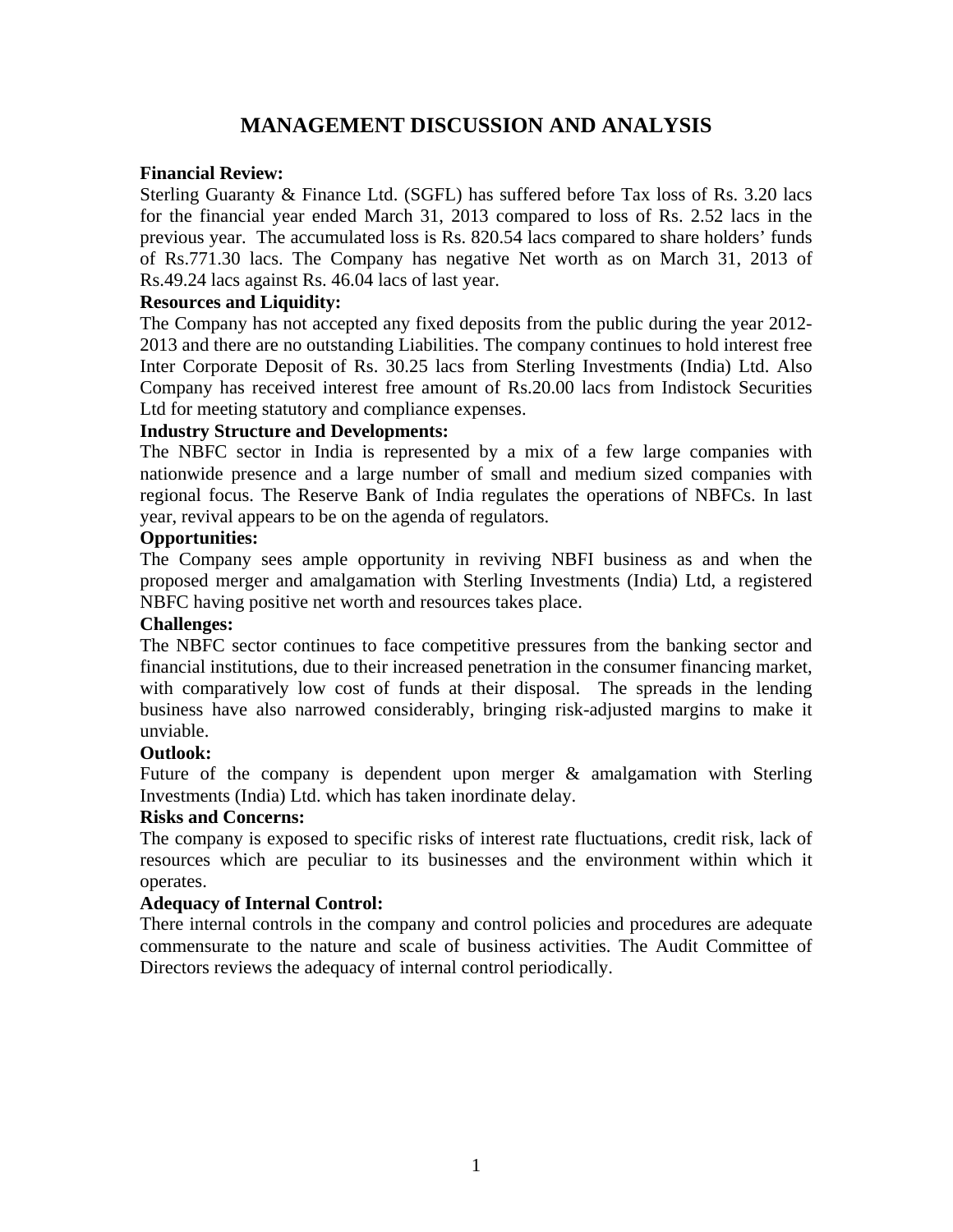### Report on Corporate Governance

(Pursuant to Clause 49 of the Listing Agreement with the Bombay Stock Exchange)

### **Company Philosophy**

The Company had no operation and no employee during the year under report however it has complied in all material respects with the requirements of Corporate Governance in terms of clause 49 of the Listing Agreement to the best of its capacity.

### 1. **Board of Directors:**

### a) **Composition of the Board of Directors.**

The Company is fully compliant with the Corporate Governance Norms in terms of constitution of the Board with a good combination of Executive and Non- Executive Directors. As on date Company's Board comprises of 3 Directors, of which 2 are Non Executive Directors. All 2 Non Executive Director are Independent Directors. The Chairman of the Board is Executive Chairman. The Board represents an optimum mix of professionalism, knowledge and experience in business and industry, finance, management, legal and taxation.

| of<br>Name<br>the<br>$\&$<br>Director<br>Designation                   | Executive/<br>Non-<br>executive/Ind<br>ependent | No. of<br>Board<br>Meetings<br>attended | Attendance at<br>the last AGM<br>2 <sup>nd</sup><br>July<br>on<br>2012 | in<br>Directorships<br>Companies<br>other<br>incorporated<br>in<br>India                                          | No. of other Board<br>Committees<br>οf<br>which<br>Member/Chairman                   |
|------------------------------------------------------------------------|-------------------------------------------------|-----------------------------------------|------------------------------------------------------------------------|-------------------------------------------------------------------------------------------------------------------|--------------------------------------------------------------------------------------|
| Dhiren<br>D.<br>Mr.<br>Mehta<br>(Chairman)<br>(Executive)<br>Chairman) | Executive                                       | 5                                       | Yes                                                                    | <b>Indistock Securities</b><br>Ltd.<br>Sterling<br>Investments (India)<br>Ltd.<br>Computron<br>Systems (Pvt) Ltd. | <b>Audit Committee</b>                                                               |
| V.<br>Mrs.<br>Geeta<br>Ashar                                           | Non-<br>Executive<br>Independent<br>Director    | 5                                       | Yes                                                                    | Sterling<br>Investments (India)<br>Ltd.                                                                           | <b>Audit Committee</b><br>Share Transfer &<br><b>Investor Relations</b><br>Committee |
| Mr. Sanjay<br>Keswani                                                  | Non-<br>Executive<br>Independent<br>Director    | 5                                       | Yes                                                                    | None                                                                                                              | <b>Audit Committee</b><br>Share Transfer &<br><b>Investor Relations</b><br>Committee |

The composition of the Board of Directors and related information for year ended 31<sup>st</sup> March 2013 was as follow: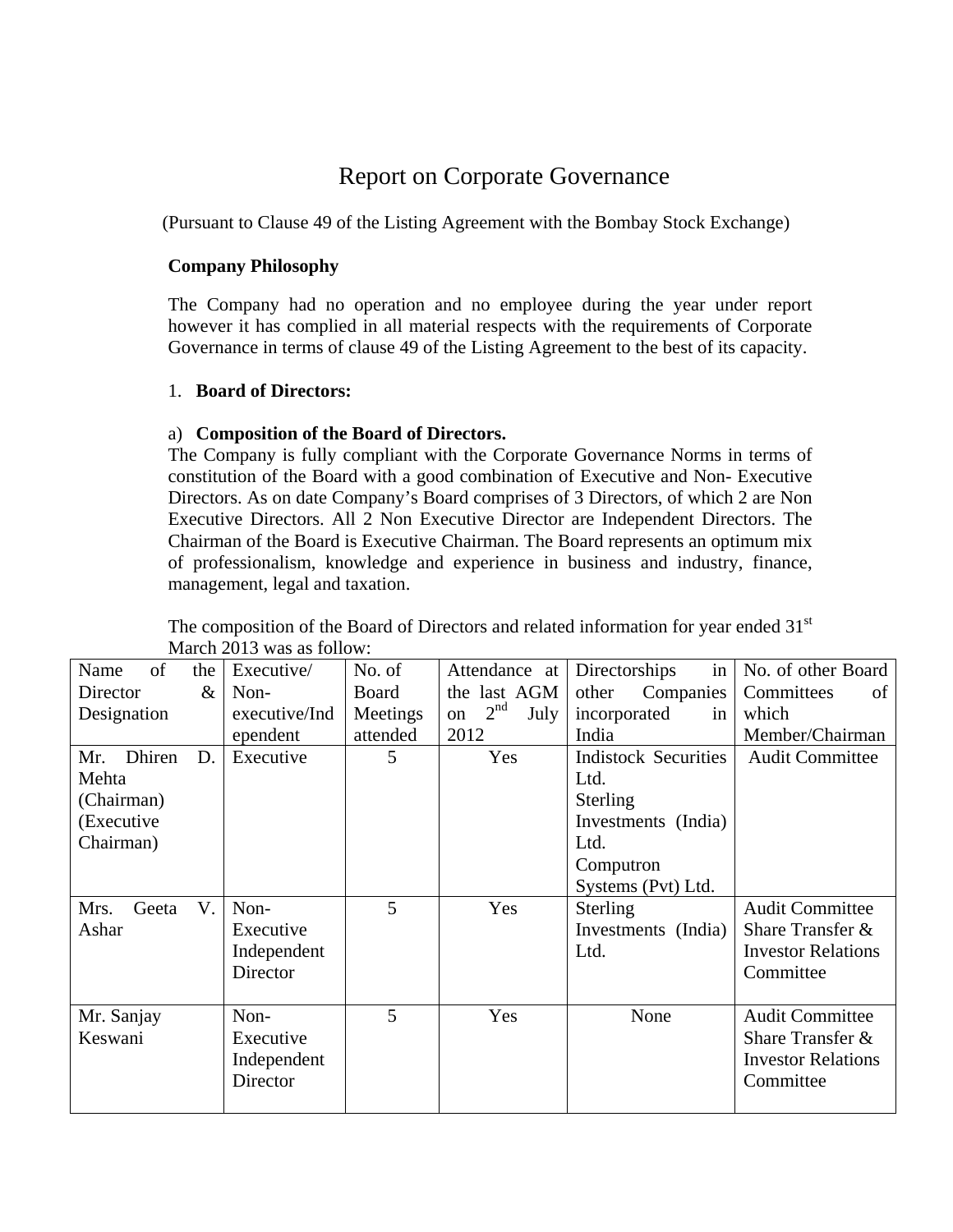None of the Directors on the Board holds the office of Director in more than 15 Companies or memberships of Committees of the Board in more than 10 Committees or Chairmanship of more than 5 Committees across all Companies.

### **b) Board Meetings:**

Five Board Meetings were held during the year ended  $31<sup>st</sup>$  March 2013, and the gap between two meetings did not exceed four months. The Board is apprised and informed of all the important information relating to the business of the Company including those listed in the Annexure 1 A of the revised clause 49 of the Listing Agreement. The Agenda is sent in advance to the Directors along with the draft of the relevant documents and explanatory notes wherever required. The dates on which Board Meetings were held were  $25<sup>th</sup>$  May 2012,  $3<sup>rd</sup>$  August 2012,  $30<sup>th</sup>$  October 2012,  $29<sup>th</sup>$  January 2013 and 30<sup>th</sup> March 2013.

### **c) Details of Directors being appointed / re-appointed:**

Mr. Dhiren D. Mehta, Executive Chairman who retires by rotation at the ensuing Annual General Meeting and being eligible, offer himself for re-appointment. Mr. Dhiren D. Mehta is of 62 years old having vast experience in the financial services over 32 years. He is director of Indistock Securities Ltd., Sterling Investments (India) Limited and Computron Systems Pvt. Ltd. He holds 914381 (including shares held for H.U.F.) Equity shares of the Company..

### **d) Code of Conduct:**

The Board of Directors plays an important role in ensuring good governance and have laid down the Code of Conduct applicable to all Board Members and Senior Management of the Company.

### **Declaration**

As provided under Clause 49 of the Listing Agreement with the Stock Exchange, we confirm that the Board Members and Senior Management of the Company have confirmed compliance with the Code of Conduct for the year ended  $31<sup>st</sup>$  March 2013.

### **For Sterling Guaranty & Finance Limited**

**Mr. Dhiren D. Mehta Executive Chairman**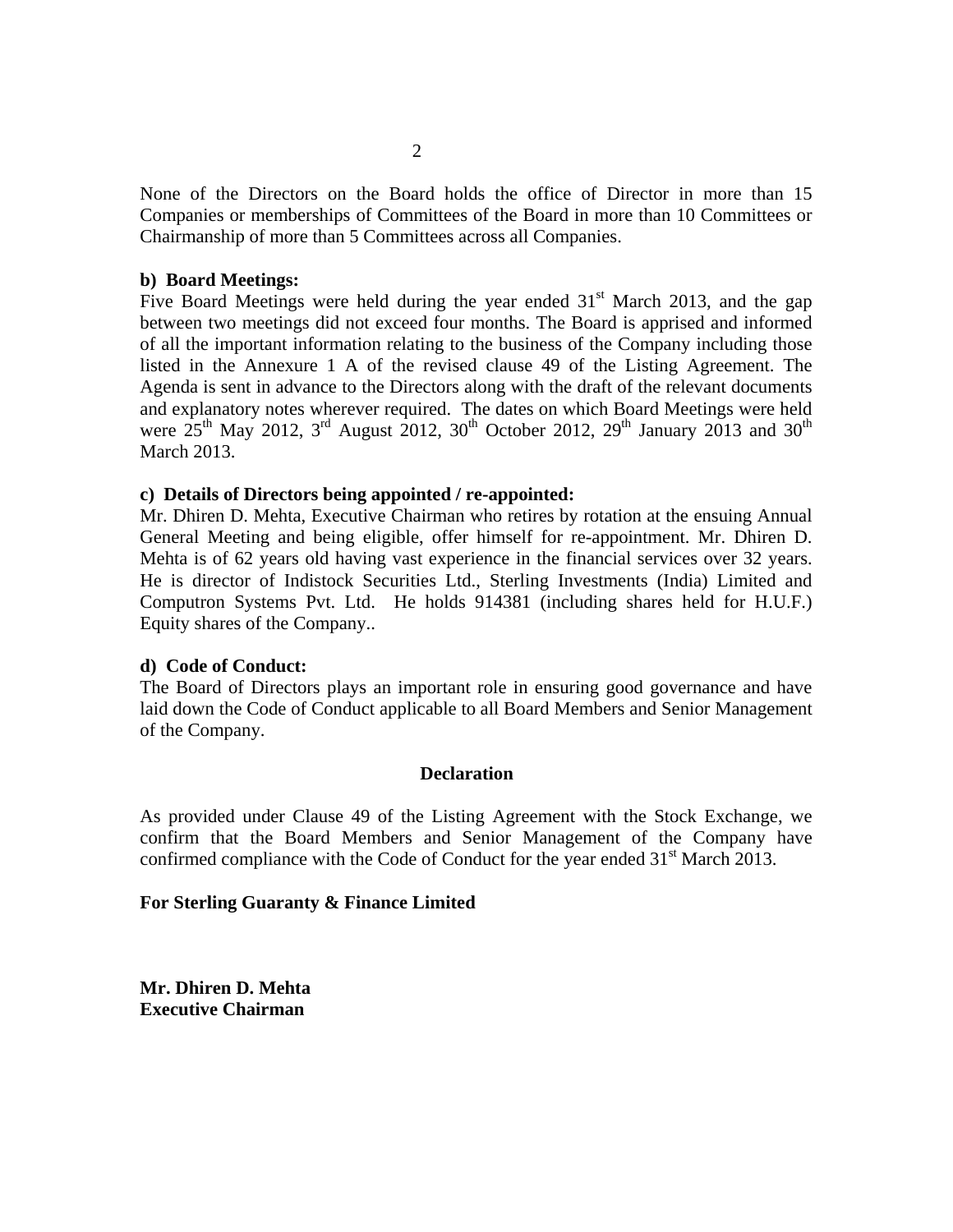### **2. COMMITTEES OF BOARD**

### a) Audit Committee:

The Audit Committee of the Board comprises of three members, all of whom are Directors of whom Mrs. Geeta Ashar and Mr. Sanjay Keswani are Independent. The Chairman of the Committee is Geeta Ashar; Sanjay Keswani is a Secretary to the meeting of the Committee. The terms of reference of the Audit Committee include the matters specified in clause 49 (II) of the Listing Agreement with the Stock Exchanges and also as required under Section 292A of the Companies Act, 1956. The Committee acts as a link between the Statutory and the Board of Directors of the Company. They are doing there best to comply in view of lack of Secretary as it is not affordable.

The committee met five times. The record of attendance of each member of the Committee in the year 2012-2013 is given below:

| Name of Director | No. of   | meetings |
|------------------|----------|----------|
|                  | attended |          |
| Geeta Ashar      |          |          |
| Sanjay Keswani   |          |          |
| Dhiren D. Mehta  |          |          |

b) Remuneration Committee:

The Executive Chairman was appointed without any remuneration. The nonexecutive directors do not draw any remuneration from the Company. Therefore the Board did not feel the need to constitute a Remuneration Committee of Directors.

.

c) Share Transfer & Investor Relations Committee:

It is proposed to demate the shares of the Company for convenience of the shareholders. The Company's shares continue to be listed in the "Z" Group on the Stock Exchange, Mumbai. To expedite the transfer of shares held in physical form, authority has been delegated to the Share Transfer  $\&$  Investor Relations Committee which now comprises of :

- 1. Sanjay Keswani Independent Director
- 2. Geeta V. Ashar Independent Director

The Board has delegated the powers to approve transfers of shares held in physical form to any one of the members of the Committee. Share transfers / transmissions approved by the Committee are tabled at the Board Meeting from time to time. The Company has paid the listing fees to the Stock Exchanges, Mumbai.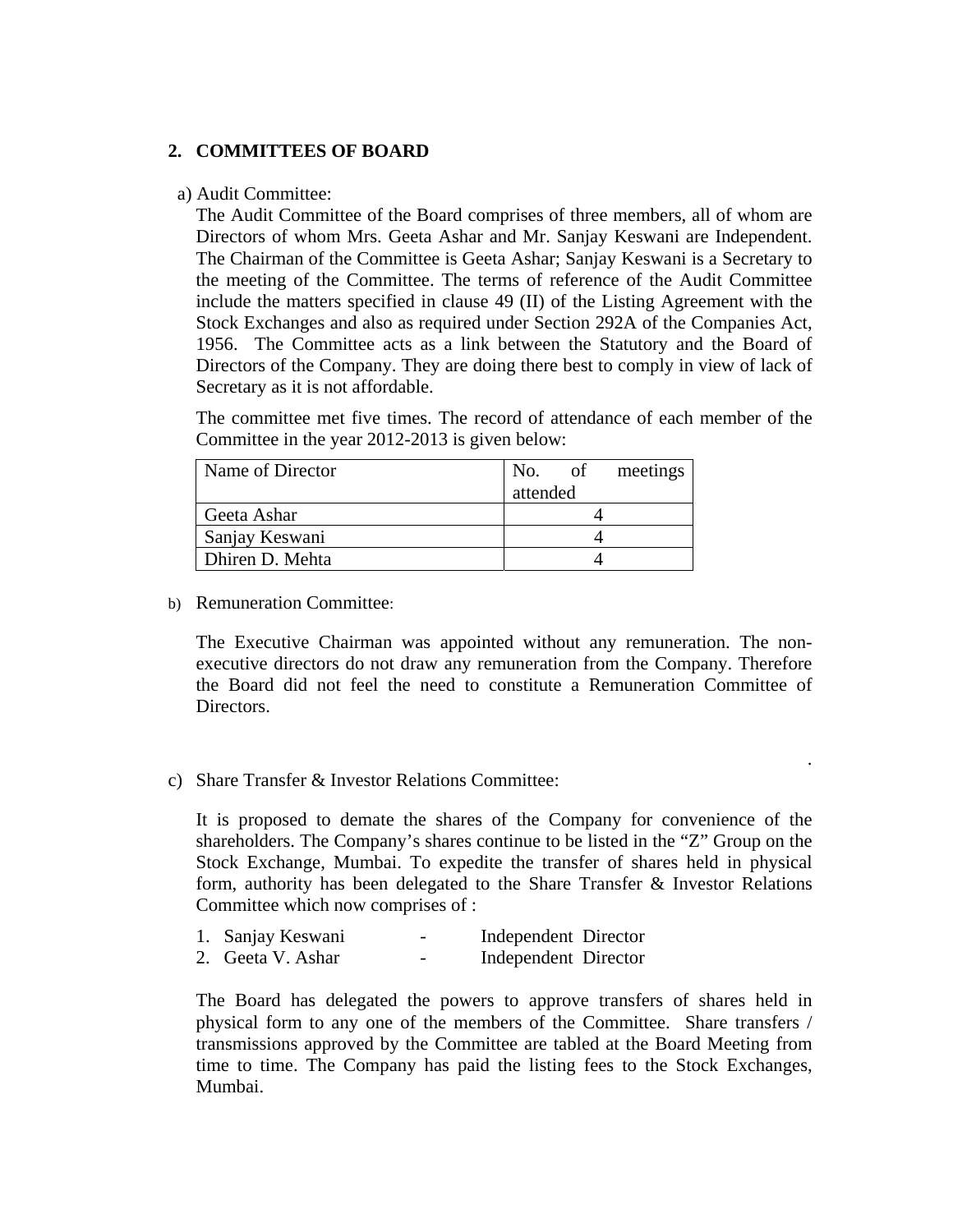The company has redressed all the complaints received during the year ended  $31<sup>st</sup>$ March, 2013. The Company confirms that as on  $31<sup>st</sup>$  March, 2013, there were no share transfers pending for more than thirty days from the date of lodgment thereof.

All investor complaints not settled by the Compliance Officer are forwarded to this Committee for final settlement. However, this Committee has so far received no complaint.

### **3. SUBSIDIARY COMPANIES:**

The company does not have any subsidiary company.

### **4. DISCLOSURES:**

There were no transactions of a materially significant nature with the Promoters, the Directors or the Management, their subsidiaries or relatives that may have potential conflict with the interest of the Company at large. The Register of Contracts detailing the transactions in which the Directors are interested is placed before the Board at every meeting pursuant to Section 301 of the Companies Act, 1956 and is signed by all the Directors present.

Transactions with related parties during the year are disclosed in Note No.15 of Notes forming part of Financial Statement forming part of Annual Report.

The Audit Committee has reviewed the related party transactions as mandatory required under clause 49 of the Listing Agreement and found them to be not materially significant.

There have been no instances of non-compliance, penalties or strictures on any matter relating to the capital market and listing.

The Board is doing its best to do compliance with the provisions of all applicable laws in absence of Company Secretary.

### **Details of remuneration paid / payable to the Directors for the year ended 31st March, 2013.**

None of the Directors has received any remuneration during the year. No sitting Fess has been paid for attending meetings of the Board or Committees considering the financial position of the company.

### **5. CEO/ CFO Certification:**

The Company does not have any designated CFO / CEO. However Mr. Sanjay Keswani, Director and Mr. Dhiren D. Mehta, Executive Chairman of the Company has certified to the Board as follow: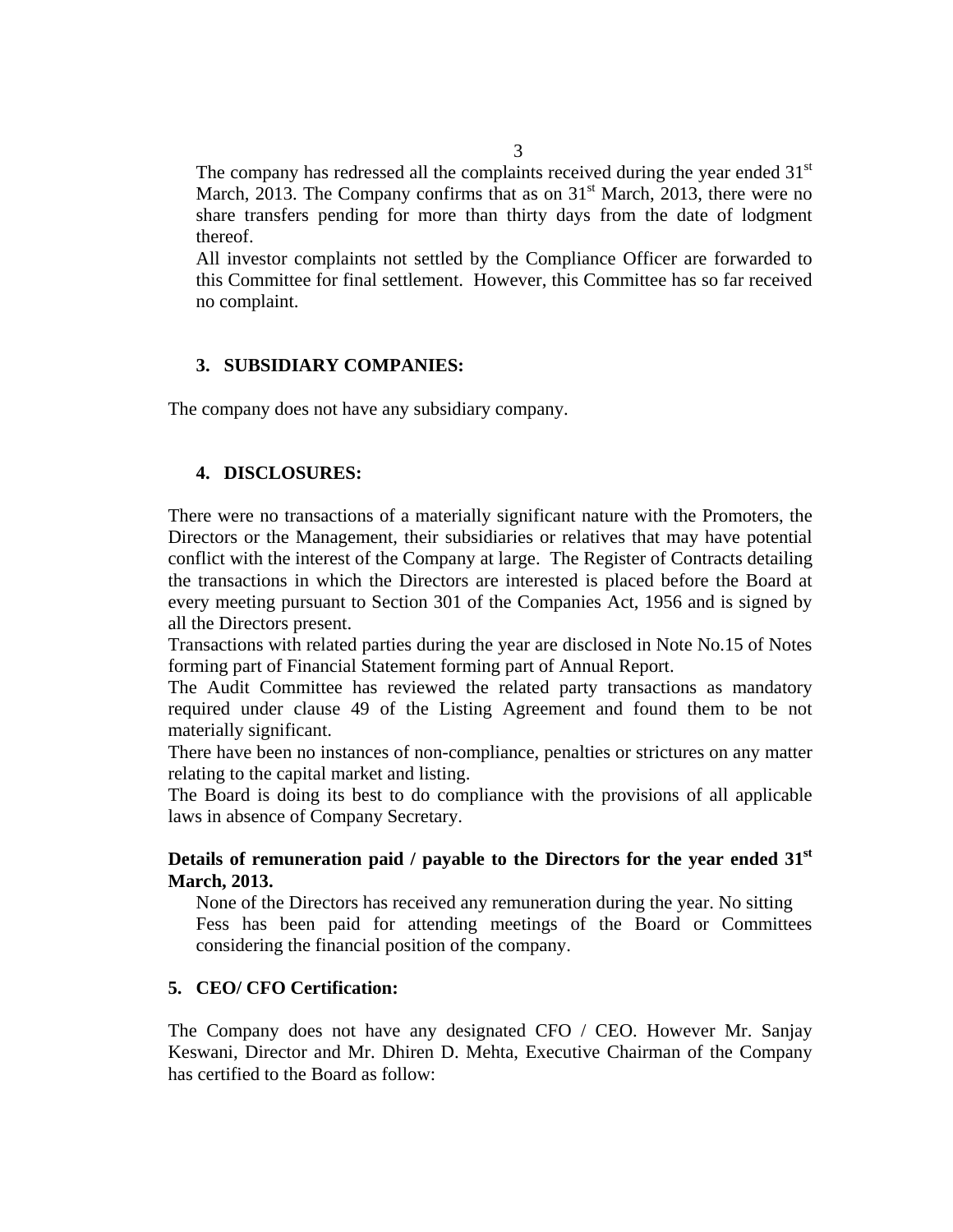A) They have reviewed financial statements and cash flow statements for the year and that to the best of their knowledge and belief:

(i) These statements do not contain any materially untrue statement or omit any material fact or contain statements that might be misleading;

(ii) These statements together present a true and fair view of the Company's affairs and are in compliance with existing accounting standards, applicable laws and regulations.

(B) There are, to the best of their knowledge and belief, no transactions entered in to by the company during the period which are fraudulent, illegal or violate the company's code of conduct.

(C) They have accept responsibility for establishing and maintaining internal controls and they have evaluated the effective ness of the internal control systems of the company and they have disclosed to the auditors and the Audit committee, deficiencies in the design or operation of internal controls, if any, of which they are aware and the steps they have taken or propose to take to rectify these deficiencies.

(D) They have indicated to the auditors and the Audit committee that:

( i ) significant changes in internal control during the year;

( ii ) significant changes in accounting policies during the year and that the same have been disclosed in the notes to the financial statements; and

( iii ) instances of significant fraud of which they have become aware and the involvement therein, if any, of the management or an employee having a significant role in the company's internal control system.

| Mr. Dhiren D. Mehta       | Mr. Sanjay Keswani |
|---------------------------|--------------------|
| <b>Executive Chairman</b> | Director           |

Place: Mumbai Date: 30-05-2013

### **6. REPORT ON CORPORATE GOVERNANCE:**

The Corporate Governance Report forms part of the Annual Report. Certificate from the statutory auditor confirming compliance with the conditions of Corporate Governance as stipulated in clause 49 of the listing agreement of the Stock Exchange forms part of this report.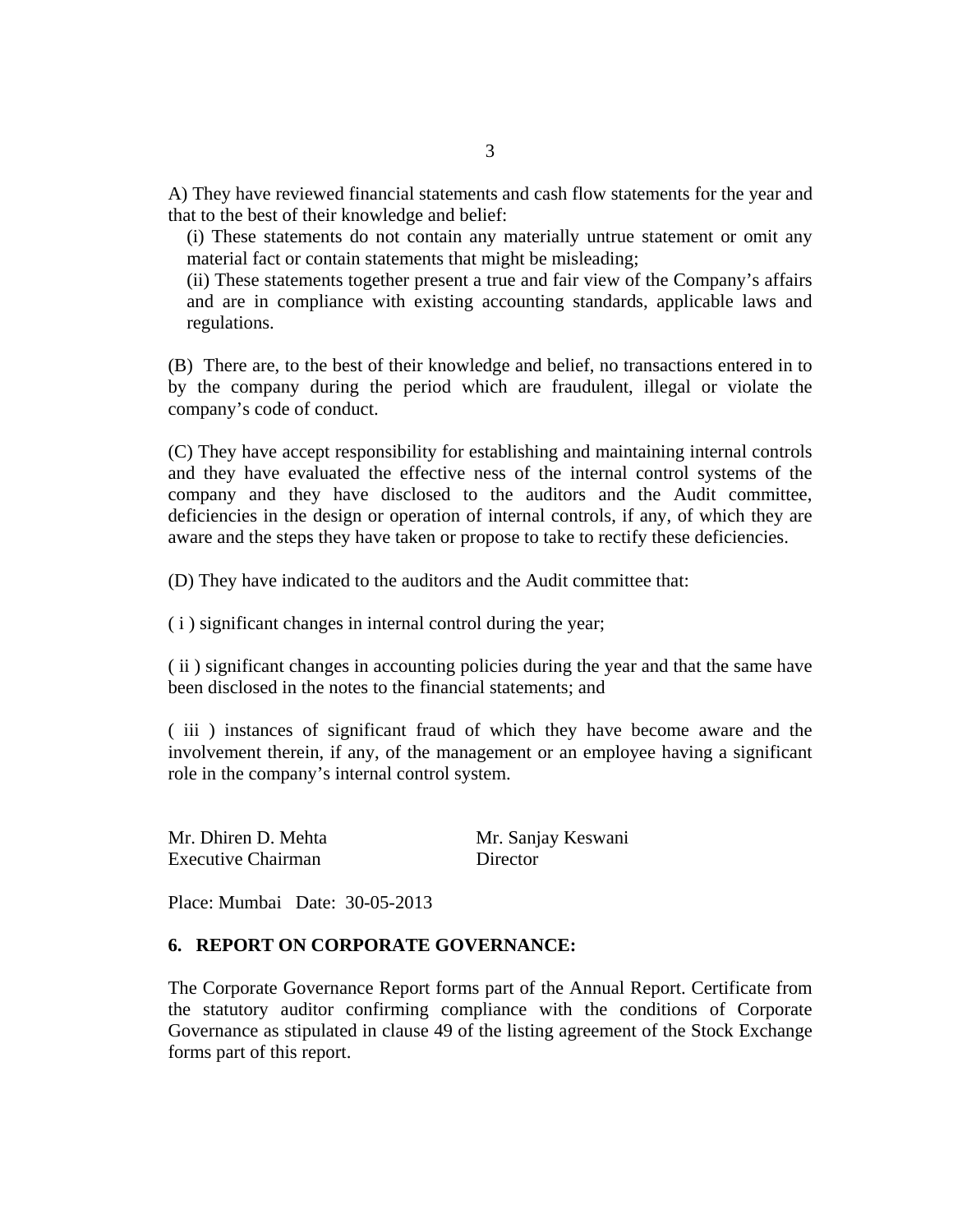### 7. **GENERAL BODY MEETINGS**

The  $28<sup>th</sup>$  Annual General Meeting for the year ended  $31<sup>st</sup>$  March 2012 was held at Tea Centre, Resham Bhavan,Veer Nariman Road, Mumbai –4000020 on Monday, 2nd July 2012 at 11.00 a.m.

The  $27<sup>th</sup>$  Annual General Meeting for the year ended  $31<sup>st</sup>$  March 2011 was held at Tea Centre, Resham Bhavan,Veer Nariman Road, Mumbai –4000020 on Tuesday, 9th August 2011 at 11.00 a.m.

The  $26<sup>th</sup>$  Annual General Meeting for the year ended  $31<sup>st</sup>$  March 2010 was held at Tea Centre, Resham Bhavan, Veer Nariman Road, Mumbai -4000020 on Tuesday, 21<sup>st</sup> September 2010 at 11.00 a.m.

All the resolutions, including special resolution(s) set out in the respective notices were passed by the Shareholders.

None of the items transacted at the said meetings were required to be passed by postal ballot. At the forthcoming Annual General Meeting there is no items on the agenda requiring postal ballot.

### **8. MEANS OF COMMUNICATION**

Financial Results

The Quarterly, Half Yearly and Annual Financial Results are submitted to the Bombay Stock Exchange in the prescribed format on the conclusion of the Board Meeting at which the results are taken on record.

The Company has a website www.sterlingguaranty.com. The Annual Report and Quarterly Financial Results are also available at company's web site. There were no presentations made to institutional investors or analysts.

### **Other informations:**

The Company has a dedicated email:  $\frac{\text{sterling.} \text{guaranty@gmail.com}}{\text{genail.com}}$  in the Secretarial Department to enable investors to communicate with the Company.

The Management's Discussion & Analysis Report for the year ended  $31<sup>st</sup>$  March, 2013 forms part of this Annual Report which is posted to the shareholder of the Company. The members are caution that it contains forward looking statement o future plan.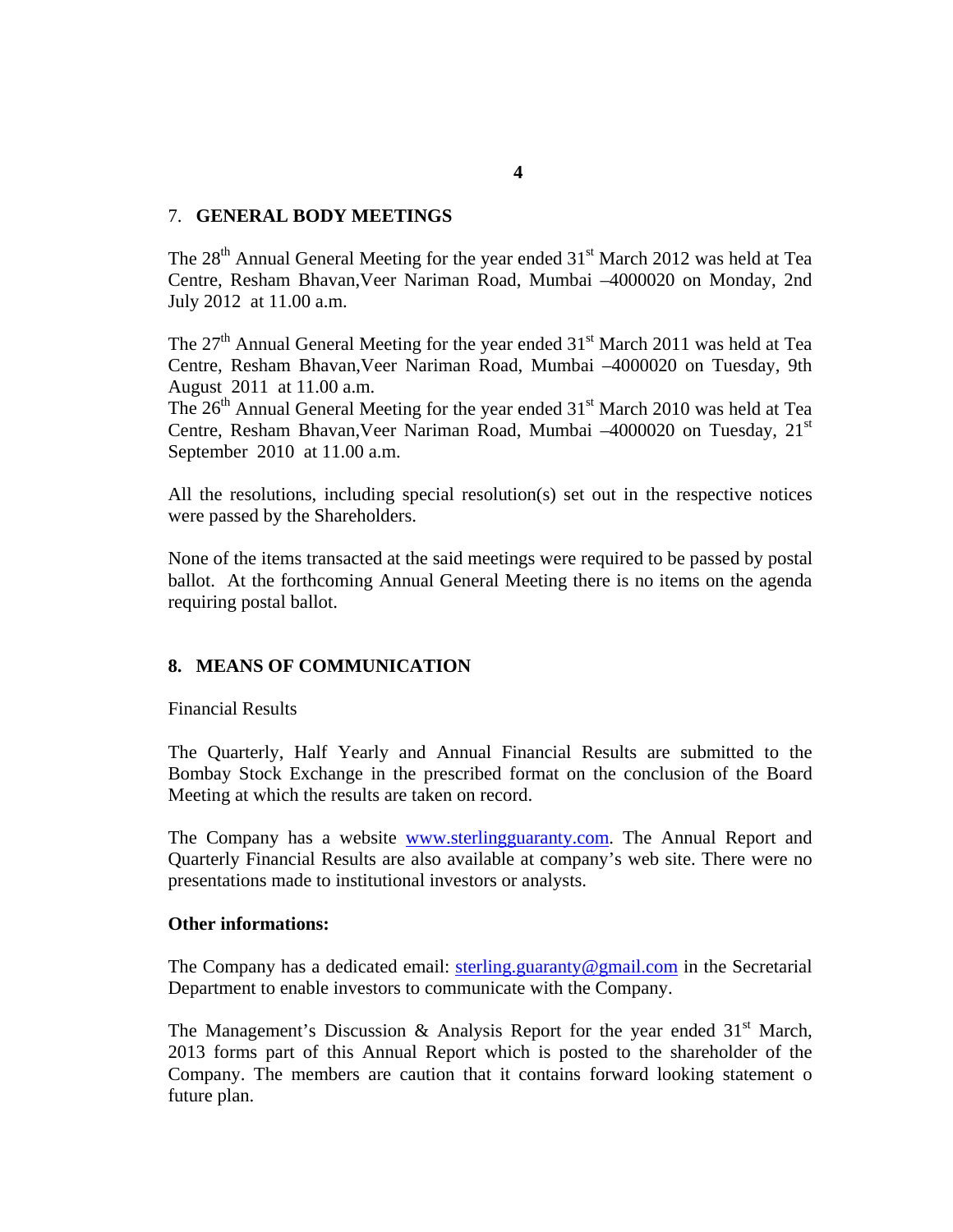### **1. Shareholder Information**

• Annual General Meeting Venue : Tea Centre, Resham Bhavan,

Date & Time : Thursday, 8th August, 2013 at 11.00 a.m.

 Veer Nariman Road Churchgate, Mumbai-400 020.

| $\bullet$ | Financial Calendar (tentative)         |                                          |
|-----------|----------------------------------------|------------------------------------------|
|           | (Period April 2013 to March 2014)      |                                          |
|           | <b>First Quarter Results</b>           | : To be published by end July 2013       |
|           | Second Quarter & Half Year Results     | : To be published by end of October 2013 |
|           | <b>Third Quarter Results</b>           | : To be published by end of January 2014 |
|           | Results for the year ending 31-03-2014 | : To be published by end of May 2014     |
|           | <b>Annual General Meeting</b>          | : August $2014$                          |
|           | Dates of book closure notified         | : Thursday 1st August 2013 to            |
|           |                                        | Thursday 8th August, 2013                |
|           |                                        | (both inclusive) for AGM                 |
|           | Dividend Payment Date                  | : No Dividend recommended                |
| $\bullet$ | Stock Exchanges where Company's        |                                          |
|           | Shares are listed                      | : The Stock Exchange, Mumbai             |
|           |                                        | Phiroze Jeejeebhoy Towers,               |
|           |                                        | Dalal Street, Mumbai-400023.             |
|           | Scrip Code                             | $: 508963 - BSE$                         |
|           |                                        |                                          |

### **2. Registrars and Transfer Agents** :

The work of Register and Transfer Agents is handled in house by the Company at the following address:

> 91-A, Mittal Court, Nariman Point Mumbai-400 021.

### **3. Share Transfer System**

All physical share transfers are affected within 30 days of lodgment, subject to the documents being in order. The Share Transfer Committee meets as and when required. It is proposed to demate the shares of the Company.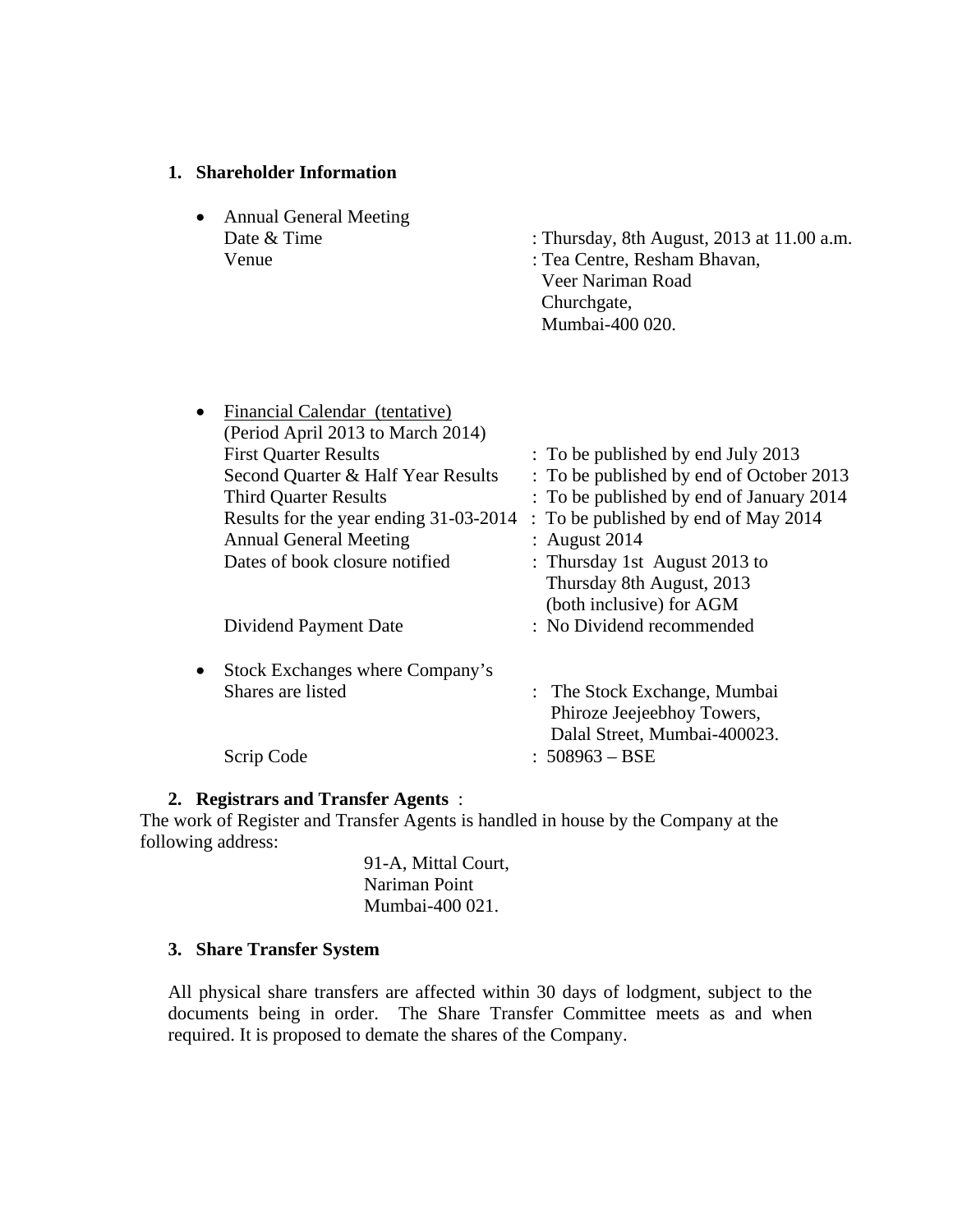|              | No. of Shares held |                | Shareholders |             | <b>Share Amount</b> |
|--------------|--------------------|----------------|--------------|-------------|---------------------|
| No.          | No.                | Number         | % of total   | (in Rs.)    | % to Total          |
| Upto         | 5000               | 15,006         | 99.71        | 2,74,00,240 | 41.91               |
| 5001         | 10000              | 13             | 0.09         | 8,78,730    | 1.34                |
| 10001        | 20000              | 14             | 0.09         | 19,06,000   | 2.92                |
| 20001        | 30000              | 2              | 0.01         | 4,68,500    | 0.72                |
| 30001        | 40000              |                | 0.01         | 3,06,500    | 0.47                |
| 40001        | 50000              | $\Omega$       | 0.00         |             | 0.00                |
| 50001        | 100000             | $\overline{4}$ | 0.03         | 26,76,000   | 4.09                |
| 100001       | and above          | 9              | 0.06         | 3,17,40,030 | 48.55               |
| <b>Total</b> |                    | 15,049         | 100.00       | 6,53,76,000 | 100.00              |

**4. Distribution of Shareholding as at 31st March, 2013**

5. **Distribution of shareholding** according to categories of shareholders as at 31<sup>st</sup> March, 2013

| Category                        | No. of      | Amount in         | % to total |
|---------------------------------|-------------|-------------------|------------|
|                                 | shares      | Rs.               |            |
| <b>Promoters Holding</b>        | 31,17,806   | 3,11,78,060       | 47.69      |
| Financial Institutions / Banks  | 62,800      | 6,28,000          | 0.96       |
| Mutual Funds / UTI              | 700         | 7,000             | 0.01       |
| Foreign Institutional Investors |             | $\mathbf{\Omega}$ |            |
| NRIs / OCBs                     |             | 0                 |            |
| <b>Other Bodies Corporate</b>   | 4,32,036    | 43,20,360         | 6.61       |
| Public                          | 29, 24, 258 | 2,92,42,580       | 44.73      |
| Total                           | 65,37,600   | 6,53,76,000       | 100.00     |

**6. Stock Market price data at BSE** : High / Low during each month for the period 2012-2013 at BSE is not given as no transaction has taken place at BSE as per information available on BSE Website.

### **7. Investor Correspondence :**

Sterling Guaranty & Finance Ltd. Mrs. Geeta V. Ashar 91-A, Mittal Court, Nariman Point, Mumbai-400 021.

For & On behalf of the Board of Directors

Place: Mumbai Date: 30<sup>th</sup> May 2013 **Dhiren D. Mehta** 

 **Executive Chairman**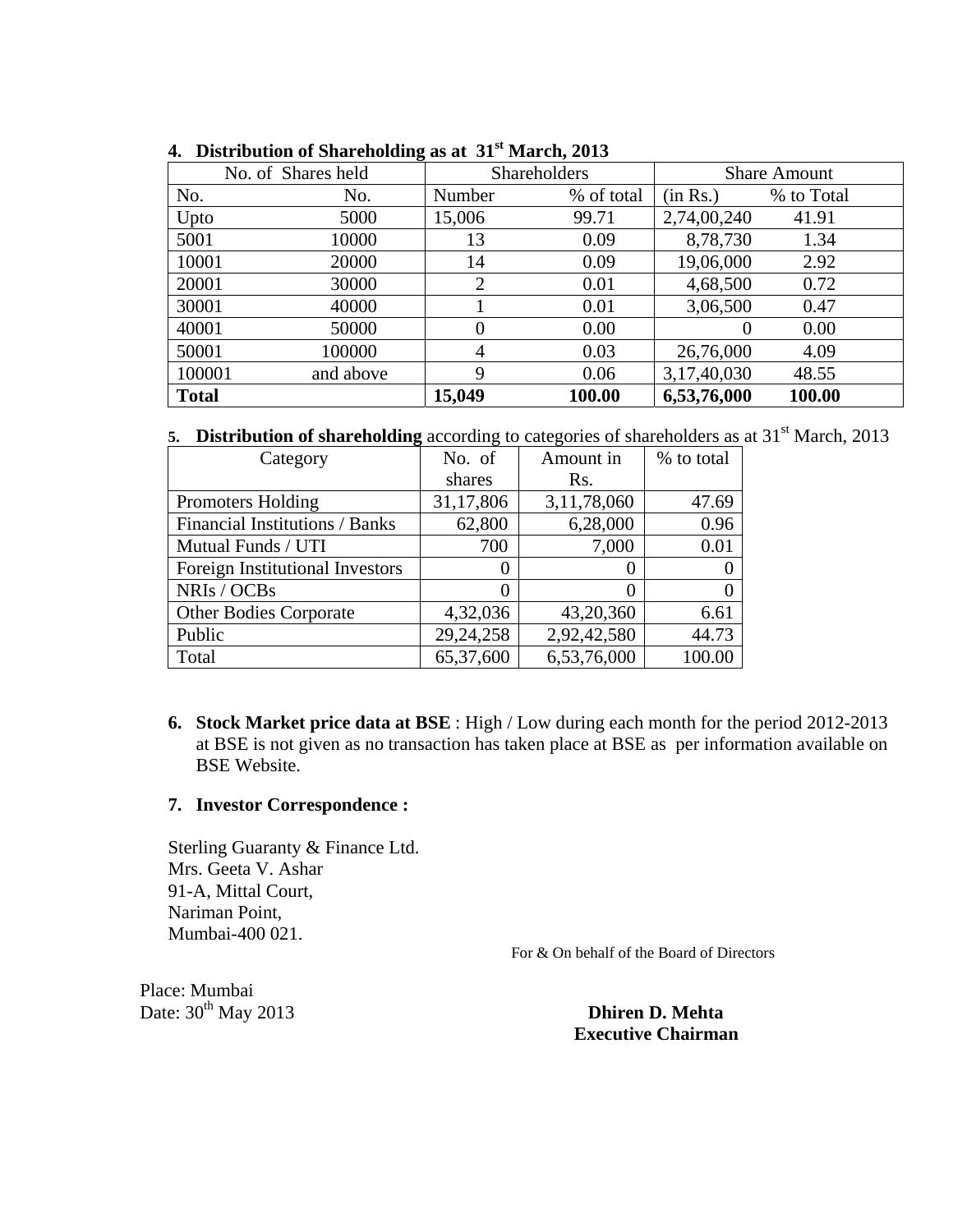### 8. Mehta

### **CHARTERED ACCOUNTANTS**

114, JOLLY BHAVAN-1, 10, NEW MARINE LINES, MUMBAI - 400020. 6633 3501 / 02 / 03 / 04 · FAX : 91-22-6633 3506 TEL. : Email: cavsmehta@gmail.com

### **Auditor's Certificate**

### $To$ The Members of Sterling Guaranty & Finance Limited

We have examined the compliance of conditions of corporate governance by **Sterling** Guaranty & Finance Ltd. for the year ended on  $31<sup>st</sup>$  March 2013, as stipulated in clause 49 of the Listing Agreement of the said Company with the stock exchanges.

The compliance of conditions of corporate governance is the responsibility of the management. Our examination was limited to the procedures and implementation thereof, adopted by the Company for ensuring the compliance of the conditions of Corporate Governance. It is neither an audit nor an expression of opinion on the financial statements of the Company.

We have conducted our review on the basis of the relevant records and documents maintained by the Company and furnished to us for the review, and the information and explanations given to us by the Company.

In our opinion and to the best of our information and according to the explanations given to us, subject to the non-publication of the financial results in the newspaper, we certify that the Company has complied with the conditions of Corporate Governance as stipulated in the above mentioned Listing Agreement.

We further state that such compliance is neither an assurance as to the future viability of the Company nor the efficiency or effectiveness with which the management has conducted the affairs of the Company.

For Vinod S. Mehta & Co. (Firm Reg. No. 111524W) **Chartered Accountants** 1115 Girish L. Shethia Partner Membership No. 44607

Place: Mumbai Date: 30.05.2013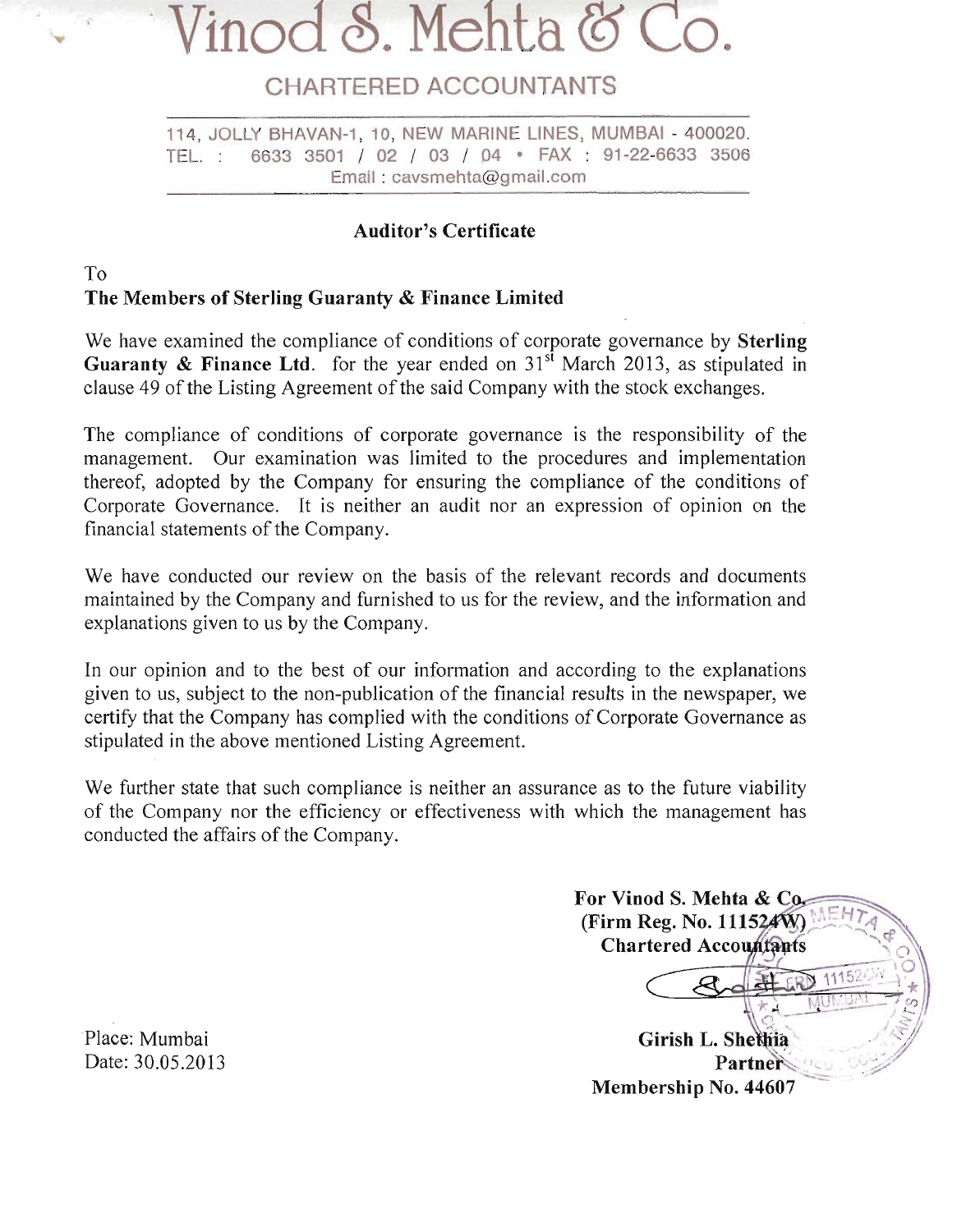### inod S. Mehta

### CHARTERED ACCOUNTANTS

114, JOLLY BHAVAN-1, 10, NEW MARINE LINES, MUMBAI - 400020. 6633 3501 / 02 / 03 / 04 · FAX : 91-22-6633 3506 TEL.: Email: cavsmehta@gmail.com

### **AUDITORS' REPORT**

### To the Members of **STERLING GUARANTY & FINANCE LIMITED**

We have audited the accompanying financial statements of Sterling Guaranty  $\&$ Finance Limited, which comprise the Balance Sheet as at March 31, 2013, and the Statement of Profit and Loss and Cash Flow Statement for the year then ended, and a summary of significant accounting policies and other explanatory information.

### **Management's Responsibility:**

Management is responsible for the preparation of these financial statements that give a true and fair view of the financial position, financial performance and cash flows of the Company in accordance with the Accounting Standards referred to in sub-section (3C) of section 211 of the Companies Act, 1956 ("the Act"). This responsibility includes the design, implementation and maintenance of internal control relevant to the preparation and presentation of the financial statements that give a true and fair view and are free from material misstatement, whether due to fraud or error.

### **Auditor's Responsibility:**

Our responsibility is to express an opinion on these financial statements based on our audit. We conducted our audit in accordance with the Standards on Auditing issued by the Institute of Chartered Accountants of India. Those Standards require that we comply with ethical requirements and plan and perform the audit to obtain reasonable assurance about whether the financial statements are free from material misstatement.

An audit involves performing procedures to obtain audit evidence about the amounts and disclosures in the financial statements. The procedures selected depend on the auditor's judgment, including the assessment of the risks of material misstatement of the financial statements, whether due to fraud or error. In making those risk assessments, the auditor considers internal control relevant to the Company's preparation and fair presentation of the financial statements in order to design audit procedures that are appropriate in the circumstances. An audit also includes evaluating the appropriateness of accounting policies used and the reasonableness of the accounting estimates made by management, as well as evaluating the overall presentation of the financial statements.

We believe that the audit evidence we have obtained is sufficient and appropriate to provide a basis for our audit opinion.

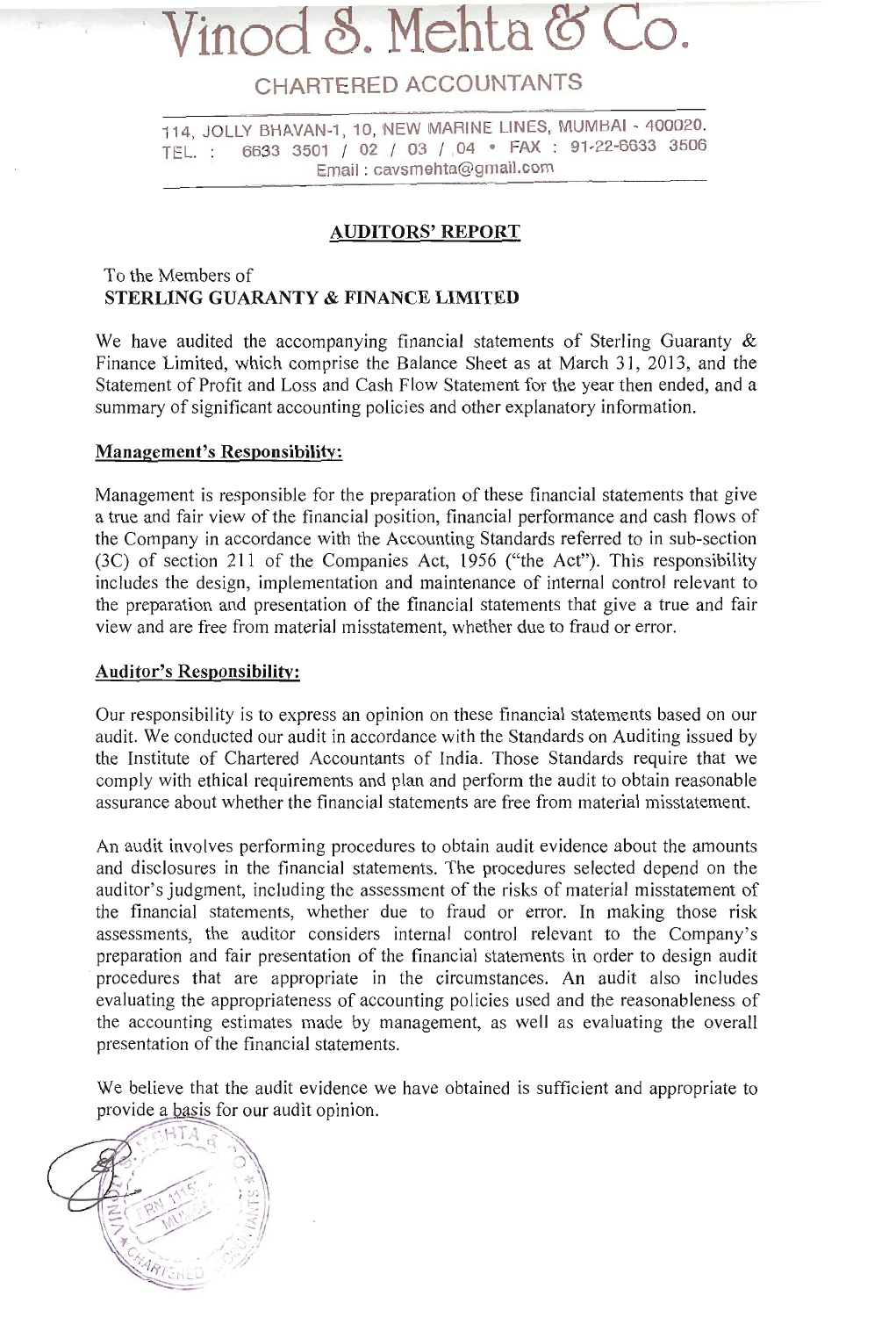## Vinod S. Mehta & Co.

### CHARTERED ACCOUNTANTS

114, JOLLY BHAVAN-1, 10, NEW MARINE LINES, MUMBAI - 400020. 6633 3501 / 02 / 03 / 04 · FAX : 91-22-6633 3506 TEL. : Email: cavsmehta@gmail.com

### Opinion:

In our opinion and to the best of our information and according to the explanations given to us, the financial statements give the information required by the Act in the manner so required and give a true and fair view in conformity with the accounting principles generally accepted in India:

- a) in the case of the Balance Sheet, of the state of affairs of the Company as at March 31, 2013;
- b) in the case of the Profit and Loss Account, of the profit/ loss for the year ended on that date; and
- c) in the case of the Cash Flow Statement, of the cash flows for the year ended on that date.
- 1. As required by the Companies (Auditor's Report) Order, 2003 ("the Order") issued by the Central Government of India in terms of sub-section (4A) of section 227 of the Act, we give in the Annexure a statement on the matters specified in paragraphs 4 and 5 of the Order.
- 2. As required by section 227(3) of the Act, we report that:
	- a) we have obtained all the information and explanations which to the best of our knowledge and belief were necessary for the purpose of our audit;
	- b) in our opinion proper books of account as required by law have been kept by the Company so far as appears from our examination of those books
	- c) the Balance Sheet, Statement of Profit and Loss, and Cash Flow Statement dealt with by this Report are in agreement with the books of account.
	- d) in our opinion, the Balance Sheet, Statement of Profit and Loss, and Cash Flow Statement comply with the Accounting Standards referred to in subsection (3C) of section 211 of the Companies Act, 1956;
	- e) on the basis of written representations received from the directors as on March 31, 2013, and taken on record by the Board of Directors, none of e-directors is disqualified as on March 31, 2013, from being appointed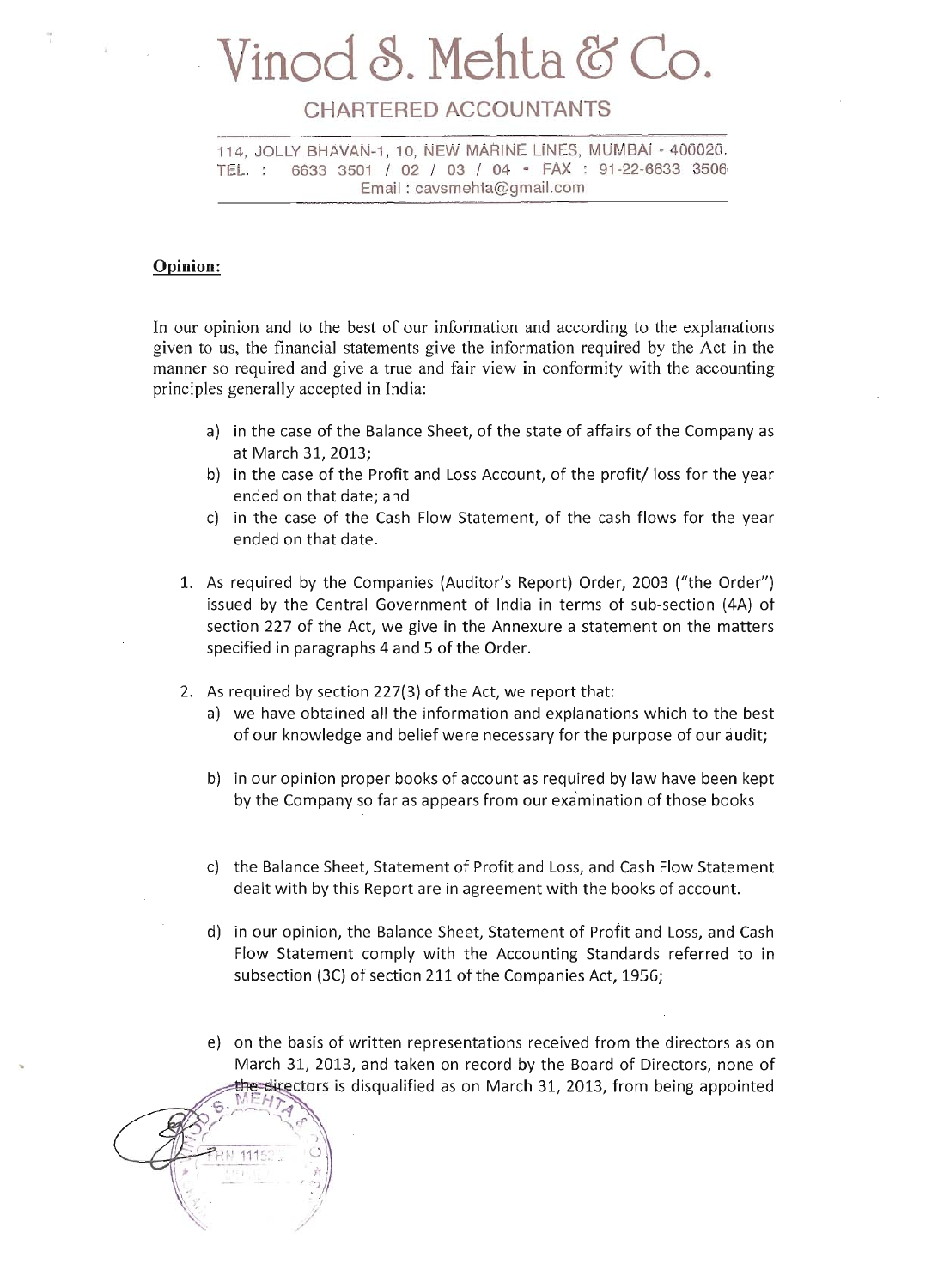### Vinod S. Mehta & Co.

### **CHARTERED ACCOUNTANTS**

 $\overline{\phantom{a}}$ 

114, JOLLY BHAVAN-1, 10, NEW MARINE LINES, MUMBAI - 400020. TEL.: 6633 3501 / 02 / 03 / 04 · FAX : 91-22-6633 3506 Email: cavsmehta@gmail.com

as a director in terms of clause (g) of sub-section (1) of section 274 of the Companies Act, 1956.

| For Vinod S. Mehta & Co.              |
|---------------------------------------|
| MEHTA<br><b>Chartered Accountants</b> |
| (Firm Reg. No. 111524)                |
|                                       |
| <b>IABA</b>                           |
|                                       |
| Girish L. Shetthe                     |
| Partne                                |
| Membership No: 44607                  |

Place: Mumhai

Date: 30.05.2013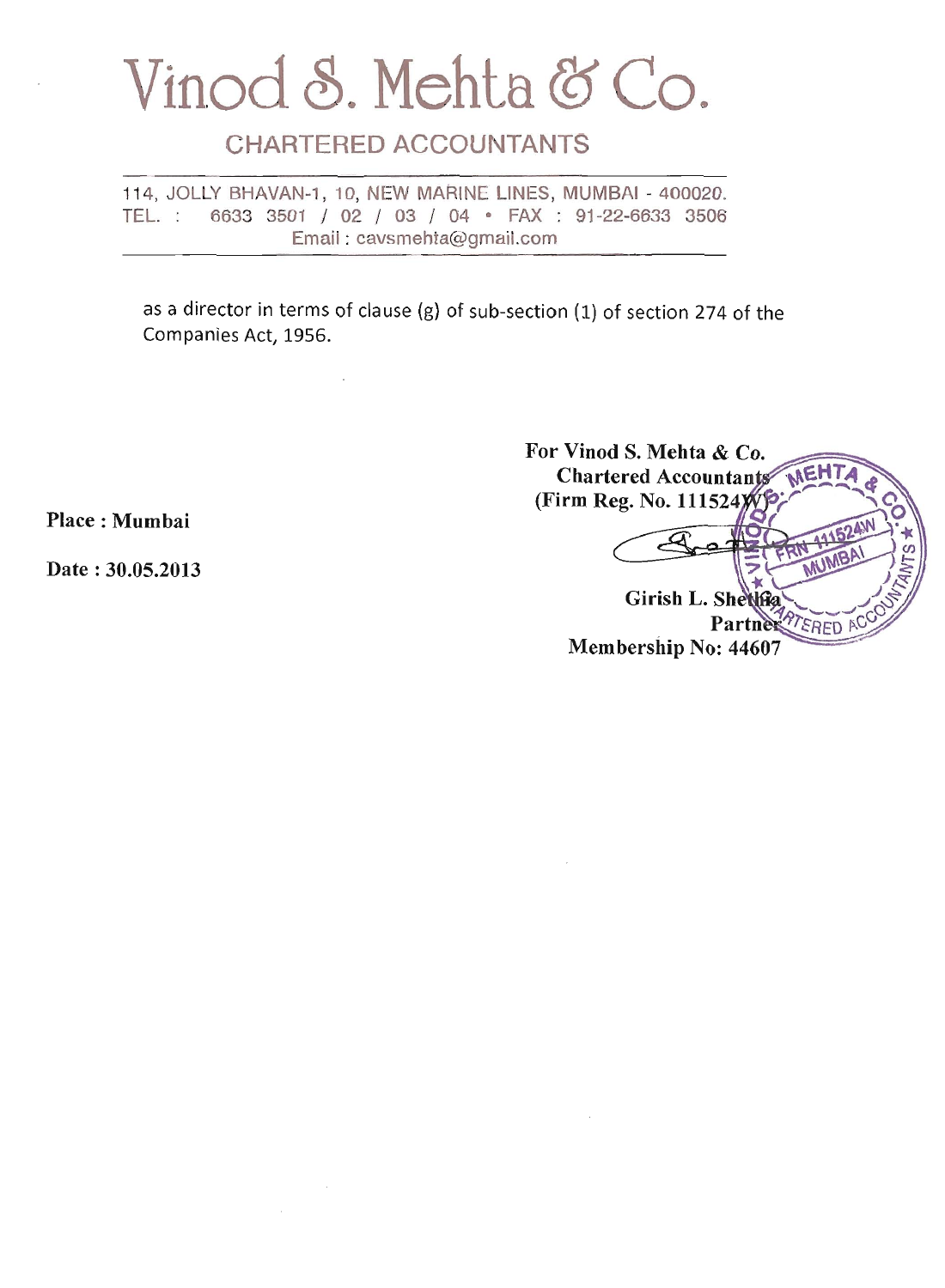## Vinod S. Mehta &

### CHARTERED ACCOUNTANTS

114. JOLLY BHAVAN-1, 10. NEW MARINE LINES, MUMBAI - 400020. 6633 3501 / 02 / 03 / 04 · FAX : 91-22-6633 3506 TEL. Email: cavsmehta@gmail.com

### **ANNEXURE TO AUDITORS' REPORT**

### Re: STERLING GUARANTY & FINANCE LIMITED Year Ended 31st March 2013

Referred to in paragraph 3 of our report of even date,

- (a) The company has maintained proper records showing full particulars  $(i)$ including quantitative details and situation of fixed assets. All the fixed Assets are written off / fully provided for and hence eliminated from the Books of Accounts.
	- (b) All the assets have not been physically verified by the management during the year but there is a regular program of verification which, in our opinion, is reasonable having regard to the size of the company and the nature of its assets. No material discrepancies were noticed on such verification.
	- (c) During the year, the company has not disposed off substantial part of the plant and machinery.
- (a) The company does not have any inventory at the year end. However,  $(ii)$ inventory has been physically verified during the year by the management. In our opinion, the frequency of verification is reasonable.
	- (b) The procedures of physical verification of inventories followed by the management are reasonable and adequate in relation to the size of the company and the nature of its business.
	- (c) The company is maintaining proper records of inventory. The discrepancies noticed on verification between the physical stocks and the book records were not material.
- (iii) (a) The Company has neither granted or taken any loans to  $&$  from companies, firms or other parties covered in the Register maintained under Section 301 of the Companies Act, 1956.

Therefore the provisions of clause 4 (iii) (b) to (g) of the Companies (Auditor's Report) Order 2003 are not applicable to the Company.

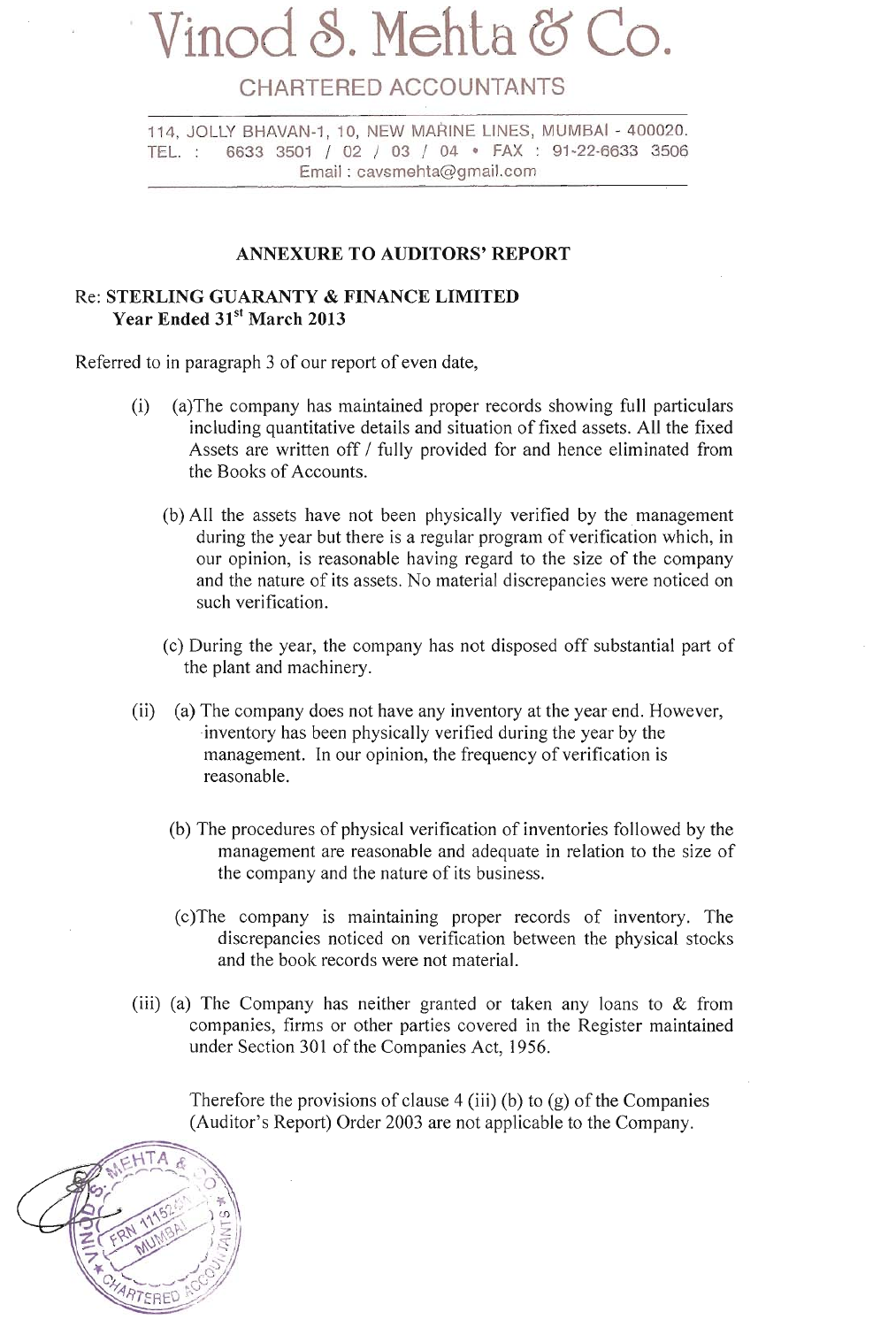## Vinod S. Mehta &

### **CHARTERED ACCOUNTANTS**

114. JOLLY BHAVAN-1, 10. NEW MARINE LINES, MUMBAI - 400020. 6633 3501 / 02 / 03 / 04 · FAX : 91-22-6633 3506 TEL. Email: cavsmehta@gmail.com

- $(iv)$ In our opinion and according to the information and explanations given to us, there are adequate internal control procedures commensurate with the size of the company and the nature of its business with regard to purchases of inventory, fixed assets and with regard to the sale of goods  $\&$  services. During the course of our audit, we have not observed any continuing failure to correct major weaknesses in internal controls.
- $(v)$ (a) According to the information and explanations given to us, we are of the opinion that the particulars of contracts or arrangements that need to be entered into the register maintained under section 301 of the Companies Act, 1956 have been so entered.
	- (b) In our opinion and according to the information and explanations given to us, the transactions made in pursuance of contracts or arrangements entered in the register maintained under section 301 of the Companies Act, 1956 during the year have been made at prices which are reasonable having regard to prevailing market prices, wherever possible and made available for verification, at the relevant time.
- $(vi)$ The Company has not accepted any deposits from the public. No order has been passed by the Company Law Board or National Company Law Tribunal or Reserve Bank of India or any Court or any other Tribunal.
- The Company has no formal Internal Audit System.  $(vii)$
- The Central Government has not prescribed maintenance of cost records under  $(viii)$ clause (d) of sub-section (1) of Section 209 of the Companies Act, 1956 for any of the products of the Company.
- $(a)$  $(ix)$ The company is regular in depositing with appropriate authorities undisputed statutory dues including provident fund, investor education protection fund, employees' state insurance, income tax, sales tax, wealth tax, service tax, custom duty, excise duty, cess and other material statutory dues applicable to it.
	- $(b)$ According to the information and explanations given to us, no undisputed amounts payable in respect of income tax, wealth tax, service tax, sales tax, customs duty, excise duty and cess were in arrears, as at  $31<sup>st</sup>$  March 2013 for a period of more than six months from the date they became payable.

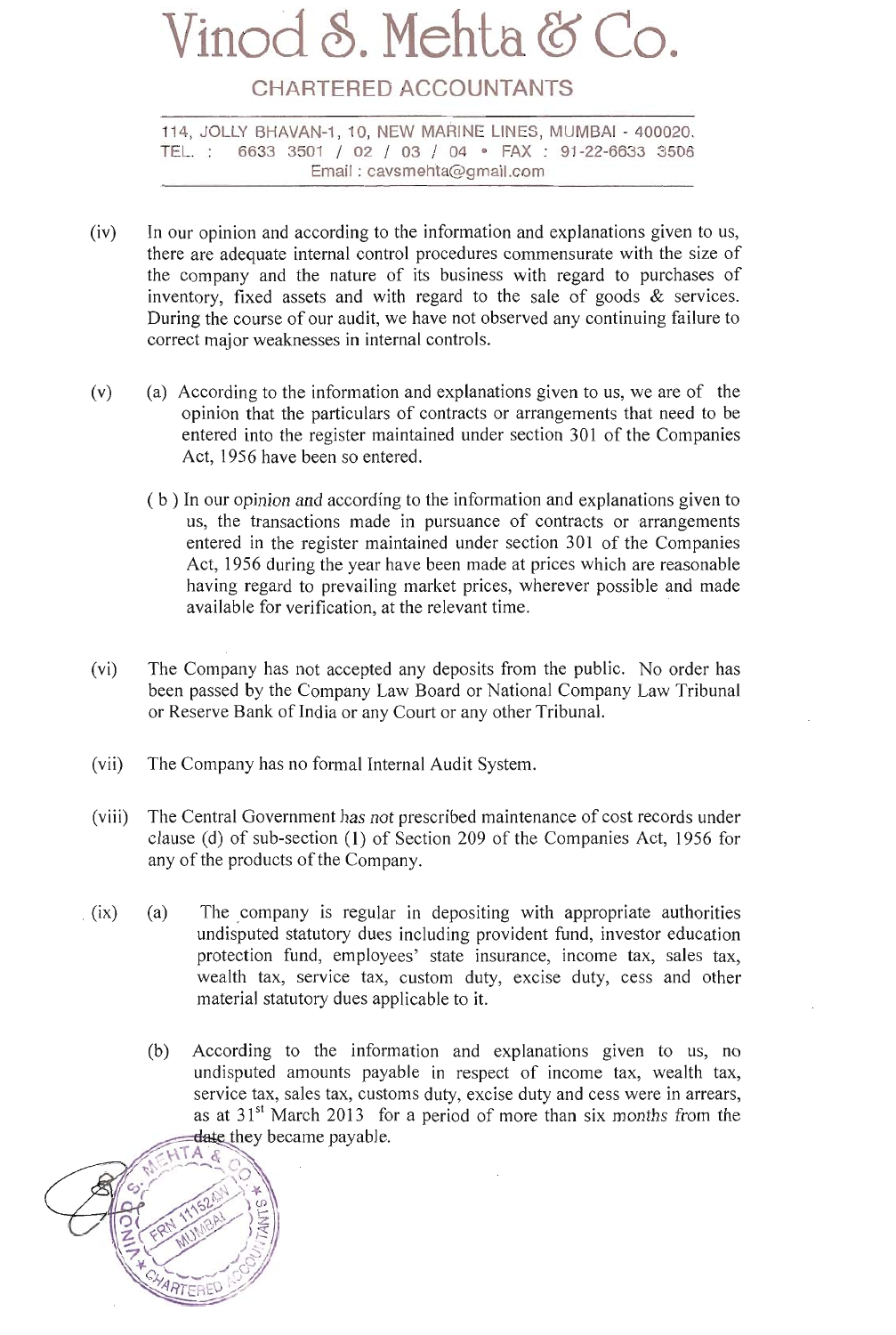## Vinod S. Mehta &

### **CHARTERED ACCOUNTANTS**

114, JOLLY BHAVAN-1, 10, NEW MARINE LINES, MUMBAI - 400020. 6633 3501 / 02 / 03 / 04 · FAX : 91-22-6633 3506 TEL. : Email: cavsmehta@gmail.com

(c) According to the information and explanation given to us, there are no dues of sale tax, income tax, customs duty, wealth tax, service tax, excise duty and cess which have not been deposited on account of any dispute except the following disputed amounts in respect of income tax.

| Name of<br>the<br><b>Statue</b> | Nature of<br>Period to which<br>Amount<br>the amount<br>Dues<br>relates |           | Forum where dispute<br>is pending |                                                 |
|---------------------------------|-------------------------------------------------------------------------|-----------|-----------------------------------|-------------------------------------------------|
|                                 |                                                                         |           |                                   |                                                 |
| Income Tax<br>Act, 1961         | Income<br>Tax                                                           | $2,781/-$ | A.Y. 2000-01                      | Rectification pending<br>with Assessing Officer |

### **Statement of Disputed Dues**

- $(x)$ In our opinion, the accumulated losses of the company are more than fifty percent of its net worth. The company has incurred cash losses during the financial year covered by our audit and in the immediately preceding financial year.
- In our opinion and according to the information and explanations given to us,  $(xi)$ during the year under report the Company has not defaulted in repayment of dues to bank as per settlement arrived with the banks. The Company does not have borrowings by way of Debentures.
- According to the information and explanations given to us and records  $(xii)$ produced before us, the Company has not granted loans and advances on the basis of security by way of pledge of shares, debentures and other securities.
- $(xiii)$ In our opinion, the company is not a chit fund or a nidhi / mutual benefit fund /society. Therefore, the provisions of clause 4 (xiii) of the Companies (Auditor's Report) Order, 2003 are not applicable to the company.
- $(xiv)$ The Company has maintained proper records of transactions & contracts in respect of trading in Shares, Securities, Debentures & other Investments and timely entries have been made. All the shares, securities, debentures  $\&$  other investments have been held by the Company in its own name except to the extent of the exemptions granted under section 49 of the Companies Act, 1956.

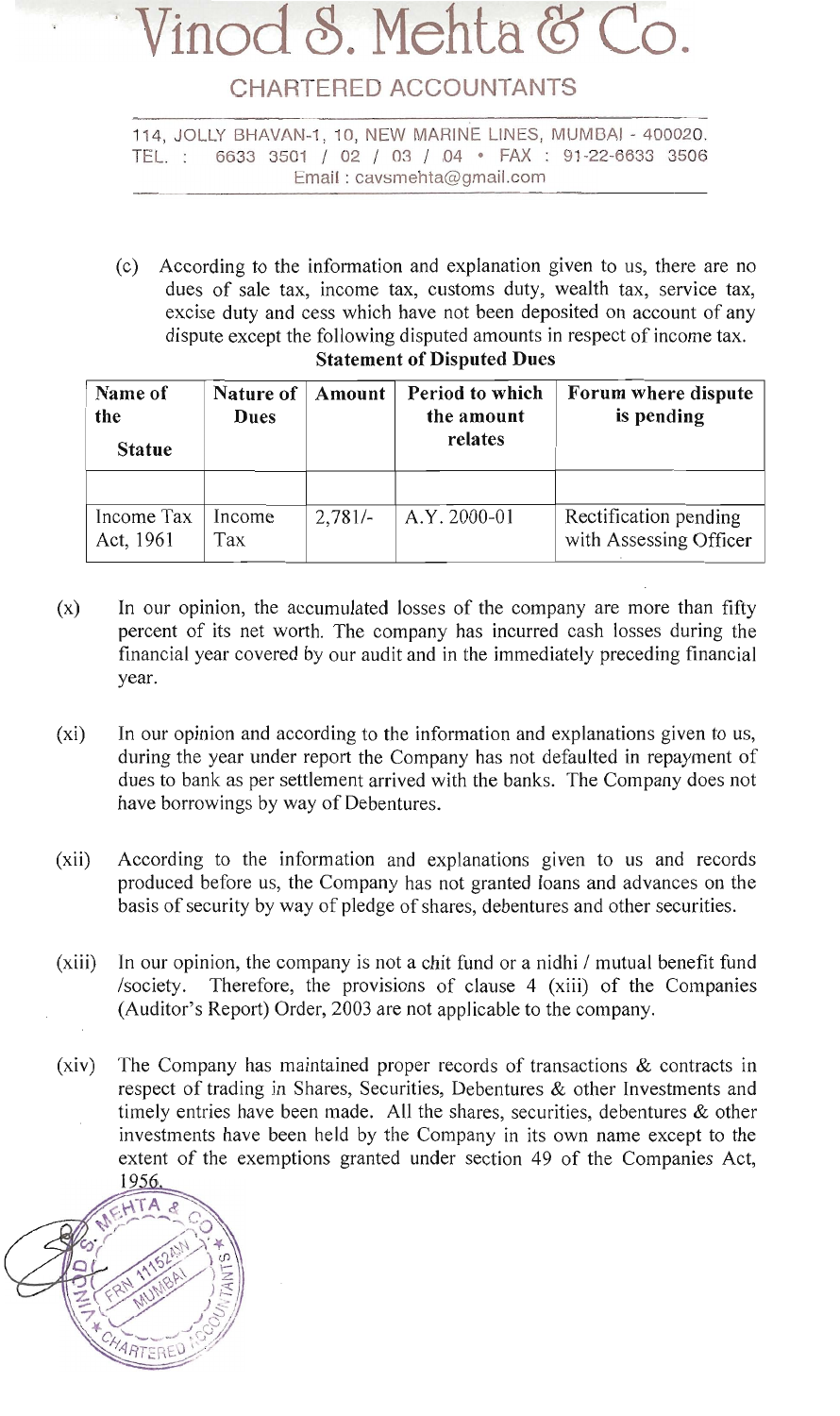# Vinod S. Mehta & Co.

### **CHARTERED ACCOUNTANTS**

114, JOLLY BHAVAN-1, 10, NEW MARINE LINES, MUMBAI - 400020. TEL. : 6633 3501 / 02 / 03 / 04 · FAX : 91-22-6633 3506 Email: cavsmehta@gmail.com

- According to the information and explanation given to us  $\&$  records produced  $(xy)$ before us, the company has not given any guarantees for loans taken by others from banks or financial institutions.
- During the year under review, the Company has not taken any term loan.  $(xvi)$
- $(xvii)$ According to the information and explanations given to us and on an overall examination of the balance sheet of the company and after placing reliance on the assumptions made by the company, we are of the opinion that, prima facie, the funds raised on short-term basis have not been used for long-term investment.
- (xviii) According to the information and explanations given to us, during the year under report, the company has not made preferential allotment of shares to parties and companies covered in the register maintained under section 301 of the Act.
- $(xix)$ According to the information and explanations given to us, during the period covered by our audit report, the company had not issued any debentures and hence the question of creating securities or charge in respect thereof does not arise.
- The Company has not raised any money by way of public issue during the  $(xx)$ year under review.
- Based on the audit procedures performed and on the basis of the information  $(xxi)$ and explanations given to us, no fraud on or by the company has been noticed or reported during the course of our audit.

For Vinod S. Mehta & Co.  $ATA$ **Chartered Accountants** (Firm Reg. No.  $111\frac{22}{3}$ W)  $\sim$   $\sim$ Girish L. Shethia Partner Membership No: 3686527ERED

Place: Mumbai

Date: 30.05.2013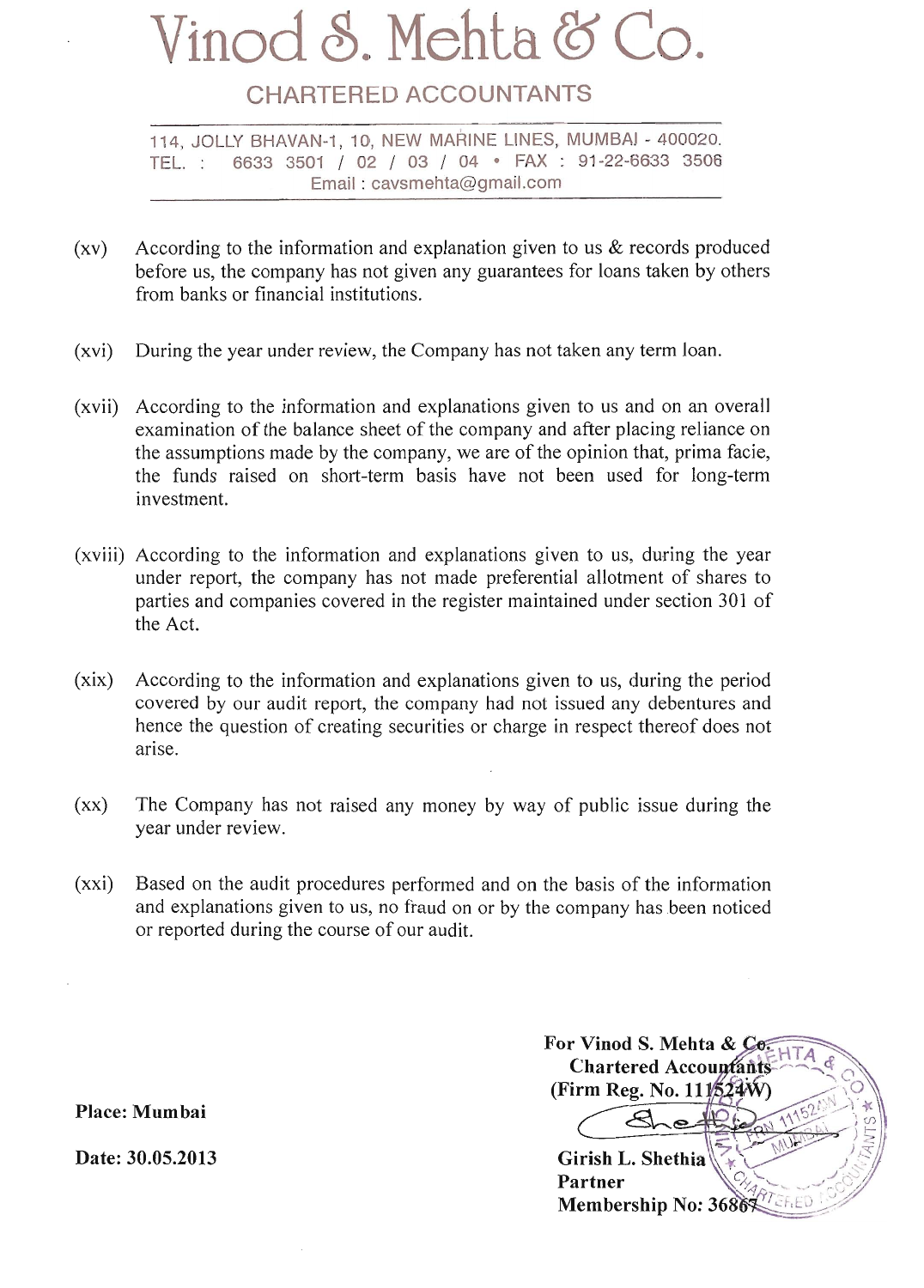### **Balance Sheet as at 31st March 2013 STERLING GUARANTY & FINANCE LIMITED**

|                                                                                       |              |              |                | (in Rupees)   |
|---------------------------------------------------------------------------------------|--------------|--------------|----------------|---------------|
| <b>Particulars</b>                                                                    |              | Note No.     | 31 March 2013  | 31 March 2012 |
| <b>EQUITY AND LIABILITIES</b>                                                         |              |              |                |               |
| Shareholders' funds                                                                   |              |              |                |               |
| Share capital                                                                         |              | $\mathbf{2}$ | 65,376,000     | 65,376,000    |
| Reserves and surplus                                                                  |              | 3            | (70, 300, 365) | (69,980,339)  |
| <b>Current liabilities</b>                                                            |              |              |                |               |
| Short-term borrowings                                                                 |              | 4            | 5,025,000      | 4,625,000     |
| Other current liabilities                                                             |              | 5            | 17,360         | 17,133        |
|                                                                                       | <b>TOTAL</b> |              | 117,995        | 37,794        |
| <b>ASSETS</b>                                                                         |              |              |                |               |
| <b>Current assets</b>                                                                 |              |              |                |               |
| Cash and cash equivalents                                                             |              | 6            | 117,995        | 37,794        |
|                                                                                       | <b>TOTAL</b> |              | 117,995        | 37,794        |
| Significant Accounting Policies and Notes forming part of<br>the Financial Statements |              |              |                |               |

In terms of my attached Report of even date. **Solution** that the state of the state of Board of Directors of Directors and on behalf of Board of Directors

**For VINOD S. MEHTA & CO.**

Chartered Accountants (Firm Reg. No. 111524 W)

**GIRISH L. SHETHIA** Partner

( Membership No 44607 )

Place : Mumbai **Place : Mumbai** Place : Mumbai Place : Mumbai Place : Mumbai Place : Mumbai Place : Mumbai

**DHIREN D. MEHTA** Executive Chairman

**SANJAY KESWANI**

Director

Dated : 30 ‐05‐2013 Dated : 30 ‐05‐2013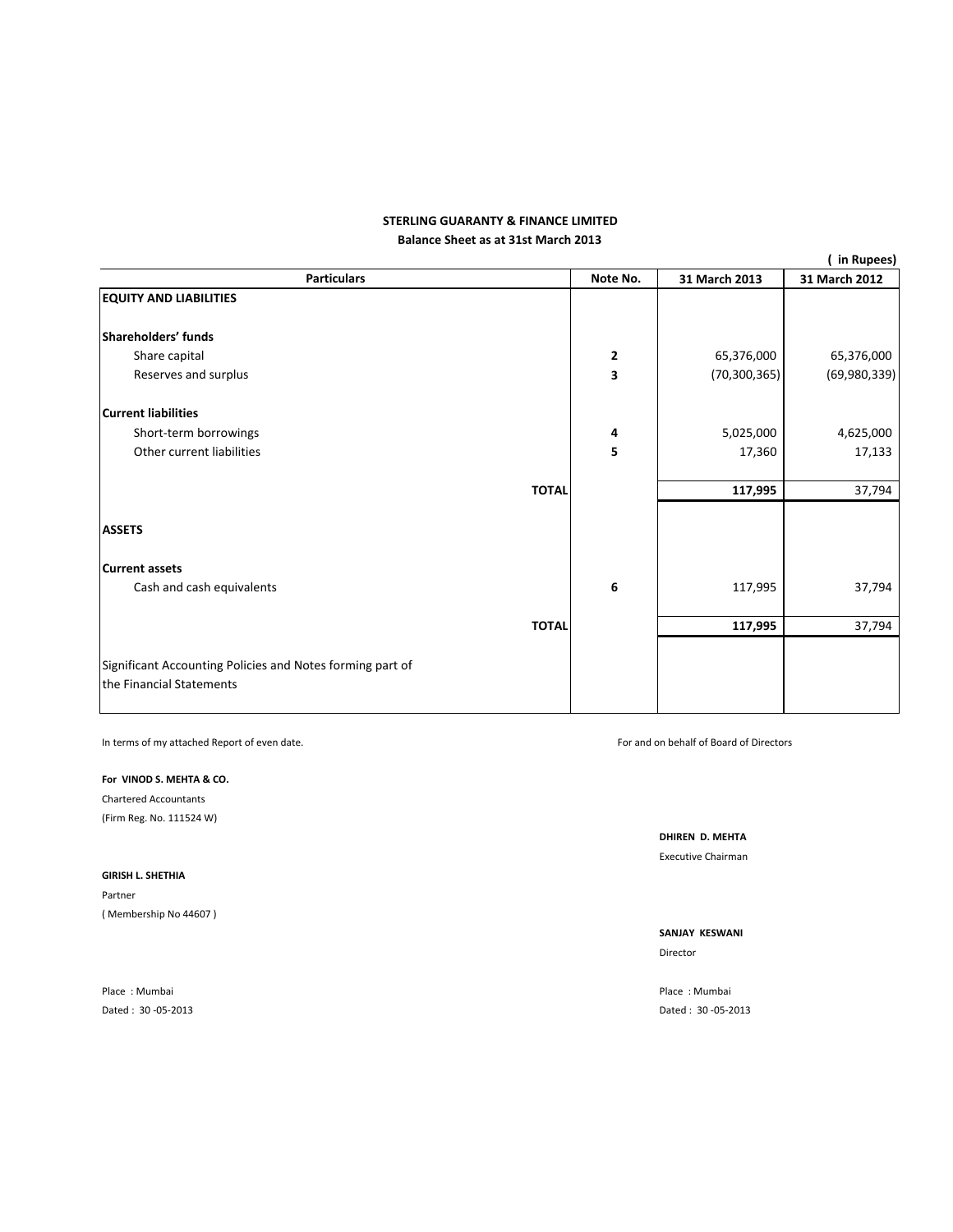### **STERLING GUARANTY & FINANCE LTD.**

### **NOTES FORMING PART OF FINANCIAL STATEMENTS FOR THE YEAR ENDED 31ST MARCH 2013**

### **1. STATEMENT OF ACCOUNTING POLICIES**

- a) The Company follows the accrual system of accounting unless stated otherwise.
- b) Basis of Preparation of Financial Statements:

The financial statements have been prepared under the historical cost convention method in accordance with the generally accepted accounting principles and provisions of the Companies Act 1956, as adopted consistently by the Company.

c) Use of Estimates:

The presentation of financial statements requires estimates and assumptions to be made that affect the reported amount of assets and liabilities on the date of financial statements and the reported amount of revenue and expenses during the reporting period. Difference between the actual results and estimates are recognized in the period in which the results are known / materialised.

d) Income Recognition:

The Company's income from operations is accounted for on accrual basis.

e) Expenses:

All crystallized claimed expenses are provided for on accrual basis.

- f) Valuation:
	- (i) Stock of Trading Securities are classified into current and long term Investments. Current Investments are valued scripwise under each category at cost or market value whichever is lower. Long term Investments are valued at cost. The provision for diminution in value of long term investments has been made if in the opinion of Board of Directors of the Company there is a permanent decline in value of investments.
	- (ii ) Market value of Trading Securities (Current investments) is determined as under: Quoted securities are taken at highest year end closing market rates prevailing at the principal Exchanges where they are traded.

 The Rights entitlements for shares/debentures are taken at the year end closing market rates as applicable for relevant shares / debentures less uncalled liability, if any.

Unquoted Securities are taken at cost or break up value whichever is lower.

Traded Government Securities are taken on the basis of NSE quotations and non-traded Government securities are taken on the basis of prevailing YTM.

(iii) Stock of Derivatives are valued at MTM taken by the exchange at year end. They are treated as Trading Securities in the books. Profit or loss of the same is accounted as and when they are settled or squared up.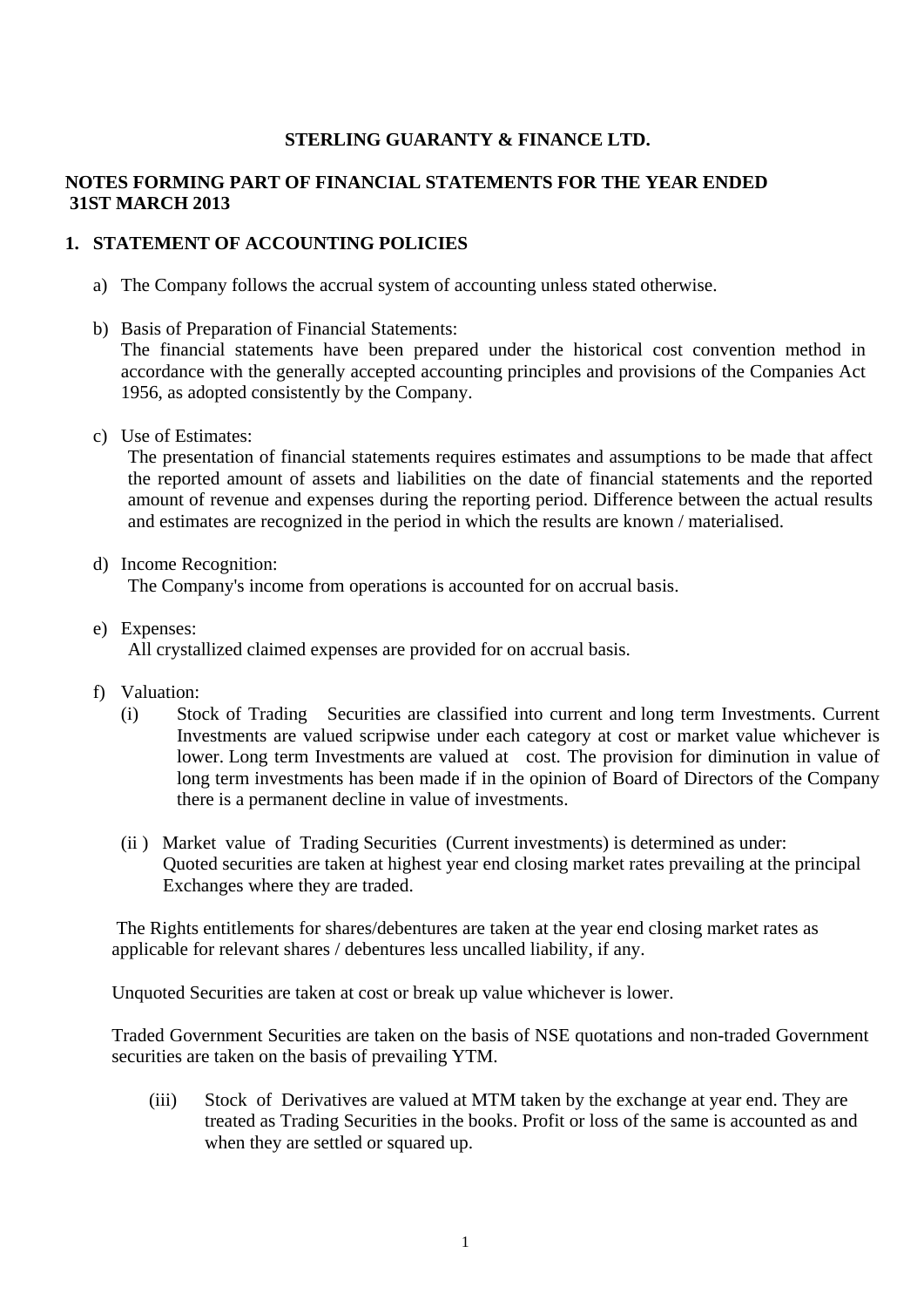### g) Depreciation:

- i The Company has been providing depreciation for own assets on Straight line-Pro-rata basis at the rate specified in Schedule XIV of the Companies Act, 1956.
- ii In terms of Guidance Note on Accounting for lease issued by Institute of Chartered Accountants of India, depreciation on assets given on lease is provided in manner such that the cost of such asset is written off over the primary lease period in proportion to lease rentals accrued during the Year.

### h) Borrowing Costs:

Borrowing costs, which are directly attributable to the acquisition/ construction of fixed assets, till the time such assets are ready for intended use, are capitalized as part of the cost of the assets. Other borrowing costs are recognized as an expenses in the year in which they are incurred..

- i) Provision for Bad & doubtful Debts is made based on the RBI guidelines to Non-Banking Financial Companies Prudential Norms.
- j) The payment of gratuity to employee is accounted on cash basis.

### k) Taxation :

Income tax expenses comprises current tax and deferred tax charge or credit. Provision for income tax is made on the basis of estimated taxable income for the year.

Deferred Tax resulting from the timing difference between book and tax profit is accounted for under the liability method at the current rate of tax to the extent that the timing difference are expected to crystalise.

| <b>Share Capital</b>                                                                                  | 31-Mar-13  | 31-Mar-12  |
|-------------------------------------------------------------------------------------------------------|------------|------------|
|                                                                                                       | Amount Rs. | Amount Rs. |
| Authorized                                                                                            |            |            |
| 2,50,000 (P.Y. 2,50,000) Preference Shares of ₹10 each                                                | 2,500,000  | 2,500,000  |
| 67,50,000 (P.Y.67,50,000) Equity Shares of ₹10 each                                                   | 67,500,000 | 67,500,000 |
|                                                                                                       | 70,000,000 | 70,000,000 |
| Issued, Subscribed & Paid up<br>65,37,600 (P.Y. 65,37,600) Equity Shares of ₹10 each<br>fully paid up | 65,376,000 | 65,376,000 |
| Total                                                                                                 | 65,376,000 | 65,376,000 |

### **2. SHARE CAPITAL**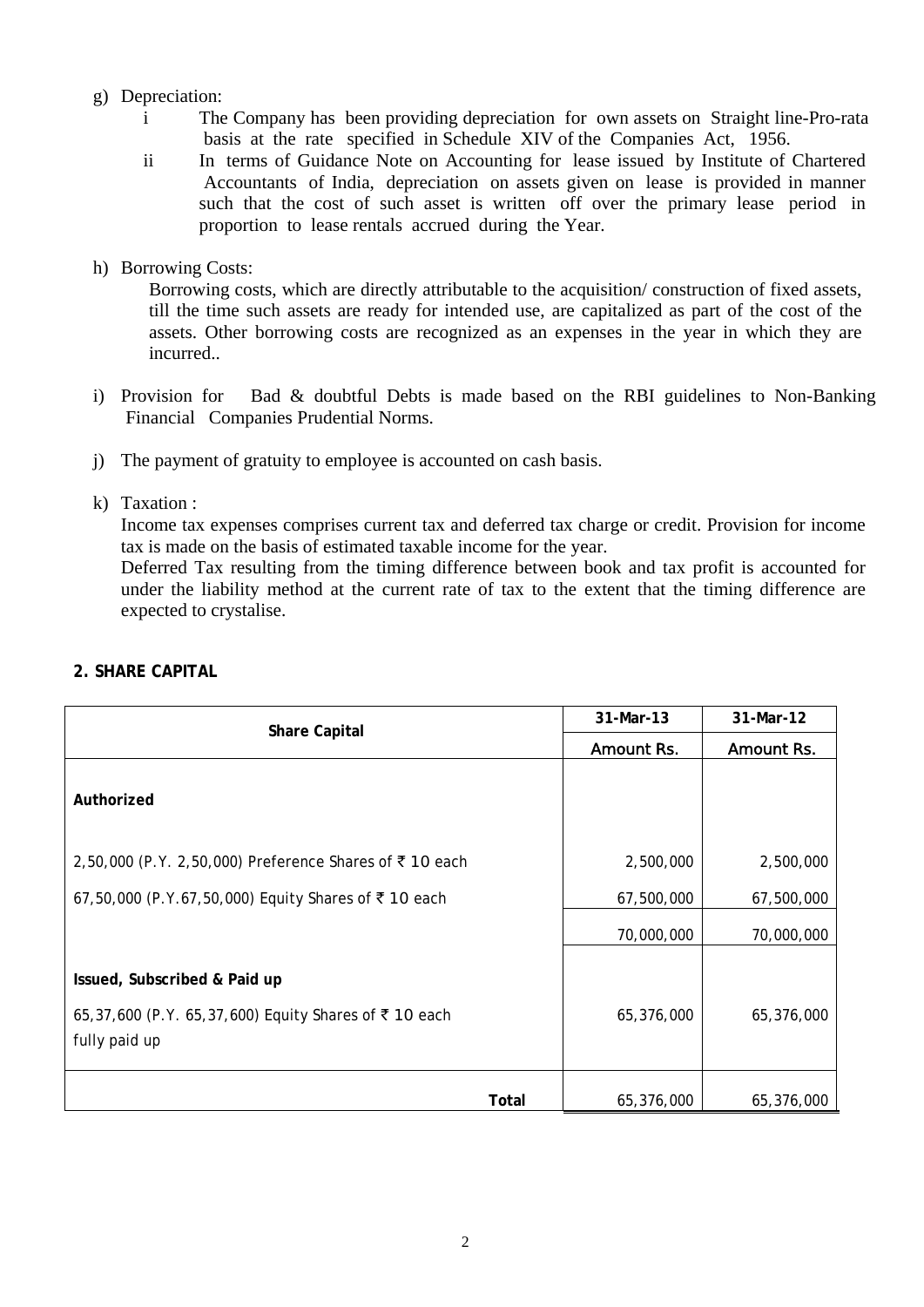### **The reconciliation of the number of shares outstanding and the amount of share capital as at 31st March 2013 and 31st March 2012 is set out below :**

| <b>Particulars</b>                              | <b>Equity Shares</b> |            |  |
|-------------------------------------------------|----------------------|------------|--|
|                                                 | Number               | Amount     |  |
| Shares outstanding at the beginning of the year | 6,537,600            | 65,37,6000 |  |
| Shares Issued during the year                   | NIL                  | NIL        |  |
| Shares bought back during the year              | NIL                  | NIL        |  |
| Shares outstanding at the end of the year       | 6,537,600            | 65,37,6000 |  |

### **Details of shares held by the shareholders holding more than 5% of the aggregate shares in the Company holding Equity shares of Rs.10 each fully paid up**

|                        |                                  |                       | As at 31 March 2013 | As at 31 March 2012   |              |  |
|------------------------|----------------------------------|-----------------------|---------------------|-----------------------|--------------|--|
| <b>SR</b><br><b>NO</b> | Name of Shareholder              | No. of Shares<br>held | % of Holding        | No. of Shares<br>held | % of Holding |  |
|                        | Dhiren Dhirajlal Mehta           | 636881                | 9.74%               | 636881                | 9.74%        |  |
|                        | <b>Indistock Securities Ltd</b>  | 827550                | 12.66%              | 827550                | 12.66%       |  |
| 3                      | Sterling Investments (India) Ltd | 1047872               | 16.03%              | 1047872               | 16.03%       |  |
|                        |                                  |                       |                     |                       |              |  |

### **3. RESERVES & SURPLUS**

|                                                |       |                        | $(\overline{\mathbf{z}})$       |
|------------------------------------------------|-------|------------------------|---------------------------------|
| <b>Reserves &amp; Surplus</b>                  |       | As at 31 March<br>2013 | As at $31$<br><b>March 2012</b> |
|                                                |       | Rs.₹                   | Rs. ₹                           |
|                                                |       |                        |                                 |
| <b>Securities Premium Account</b>              |       |                        |                                 |
| Opening Balance                                |       | 10,488,542             | 10,488,542                      |
| <b>Closing Balance</b>                         |       | 10,488,542             | 10,488,542                      |
| Statutory Reserve u/s 45IC of RBI Act          |       |                        |                                 |
| Opening Balance                                |       | 1,265,000              | 1,265,000                       |
| <b>Closing Balance</b>                         |       | 1,265,000              | 1,265,000                       |
| <b>Surplus</b>                                 |       |                        |                                 |
| Opening balance                                |       | (81, 733, 881)         | (81, 481, 394)                  |
| (+) Net Profit/(Net Loss) For the current year |       | (320, 026)             | (252, 487)                      |
| <b>Closing Balance</b>                         |       | (82,053,907)           | (81, 733, 881)                  |
|                                                |       |                        |                                 |
|                                                | Total | (70, 300, 365)         | (69,980,340)                    |
|                                                |       |                        |                                 |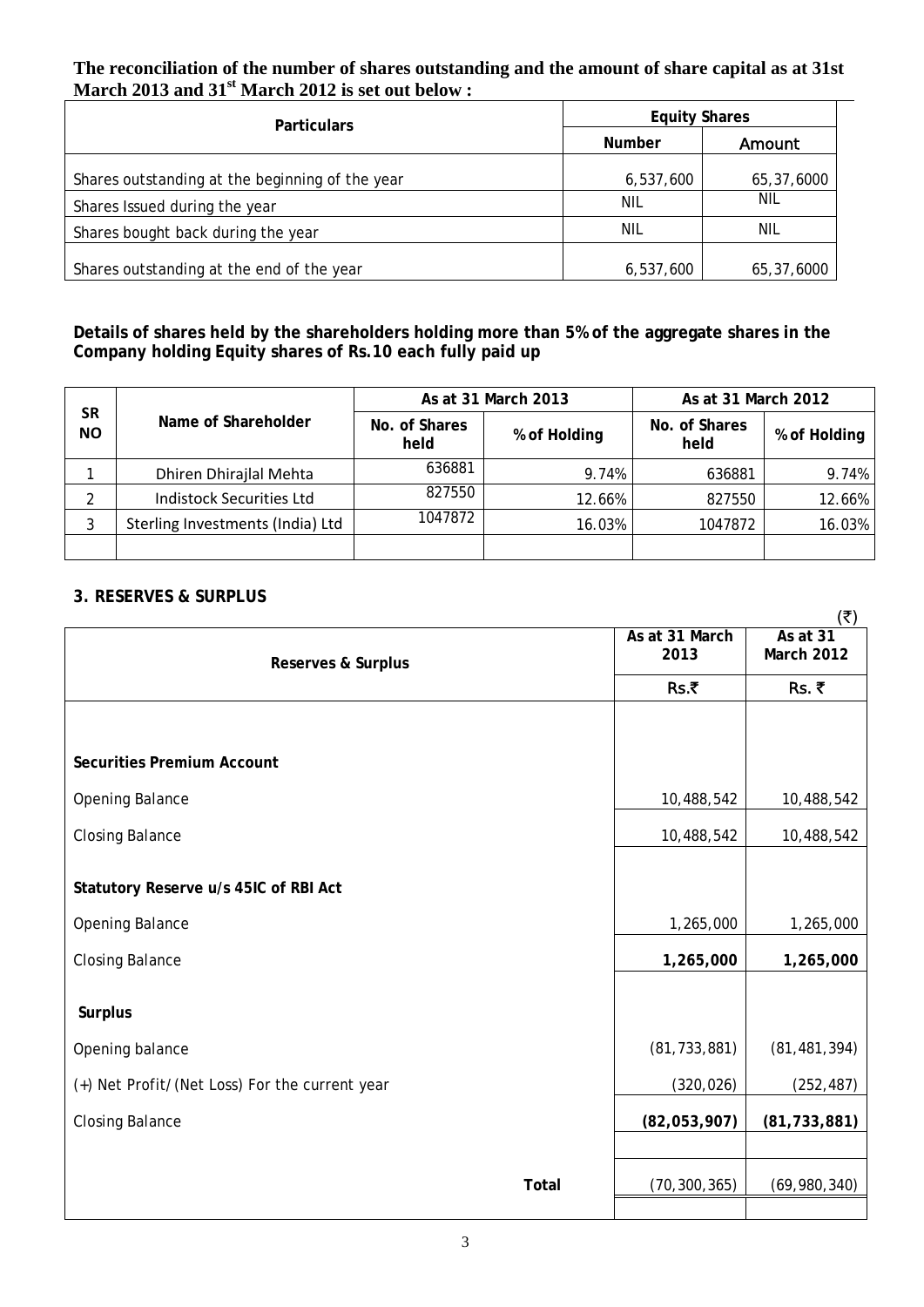### **4. SHORT TERM BORROWINGS**

| <b>Short Term Borrowings</b>                                                                                                                                       |       | As at 31<br><b>March 2013</b> | As at 31<br><b>March 2012</b> |  |
|--------------------------------------------------------------------------------------------------------------------------------------------------------------------|-------|-------------------------------|-------------------------------|--|
|                                                                                                                                                                    | Rs.   | Rs.                           |                               |  |
| Unsecured<br>Deposits - Intercorporate<br>Sterling Investments (India) Ltd<br>Indistock Securities Ltd<br>(Company in which director of the company is a director) |       | 3,025,000<br>2,000,000        | 3,025,000<br>1,600,000        |  |
|                                                                                                                                                                    |       | 5,025,000                     | 4,625,000                     |  |
|                                                                                                                                                                    |       |                               |                               |  |
|                                                                                                                                                                    | Total | 5,025,000                     | 4,625,000                     |  |

### **5. OTHER CURRENT LIABILITIES**

|                          | <b>Other Current Liabilities</b> |       | As at 31<br><b>March 2013</b> | As at 31<br><b>March 2012</b> |
|--------------------------|----------------------------------|-------|-------------------------------|-------------------------------|
|                          |                                  |       | Rs.                           | Rs.                           |
| <b>Other Liabilities</b> |                                  |       | 17,360<br>۰                   | 17,133                        |
|                          |                                  | Total | 17,133                        | 17,133                        |

### **6. CASH AND CASH EQUIVALENTS**

| Cash and cash equivalents             | As at 31<br><b>March 2013</b><br>Rs. | As at 31<br><b>March 2012</b><br>Rs. |        |
|---------------------------------------|--------------------------------------|--------------------------------------|--------|
| Cash on hand                          |                                      | 1,345                                | 1,357  |
| Balance with banks in Current Account |                                      | 1,16,650                             | 36,437 |
| Total                                 |                                      | 117,995                              | 37,794 |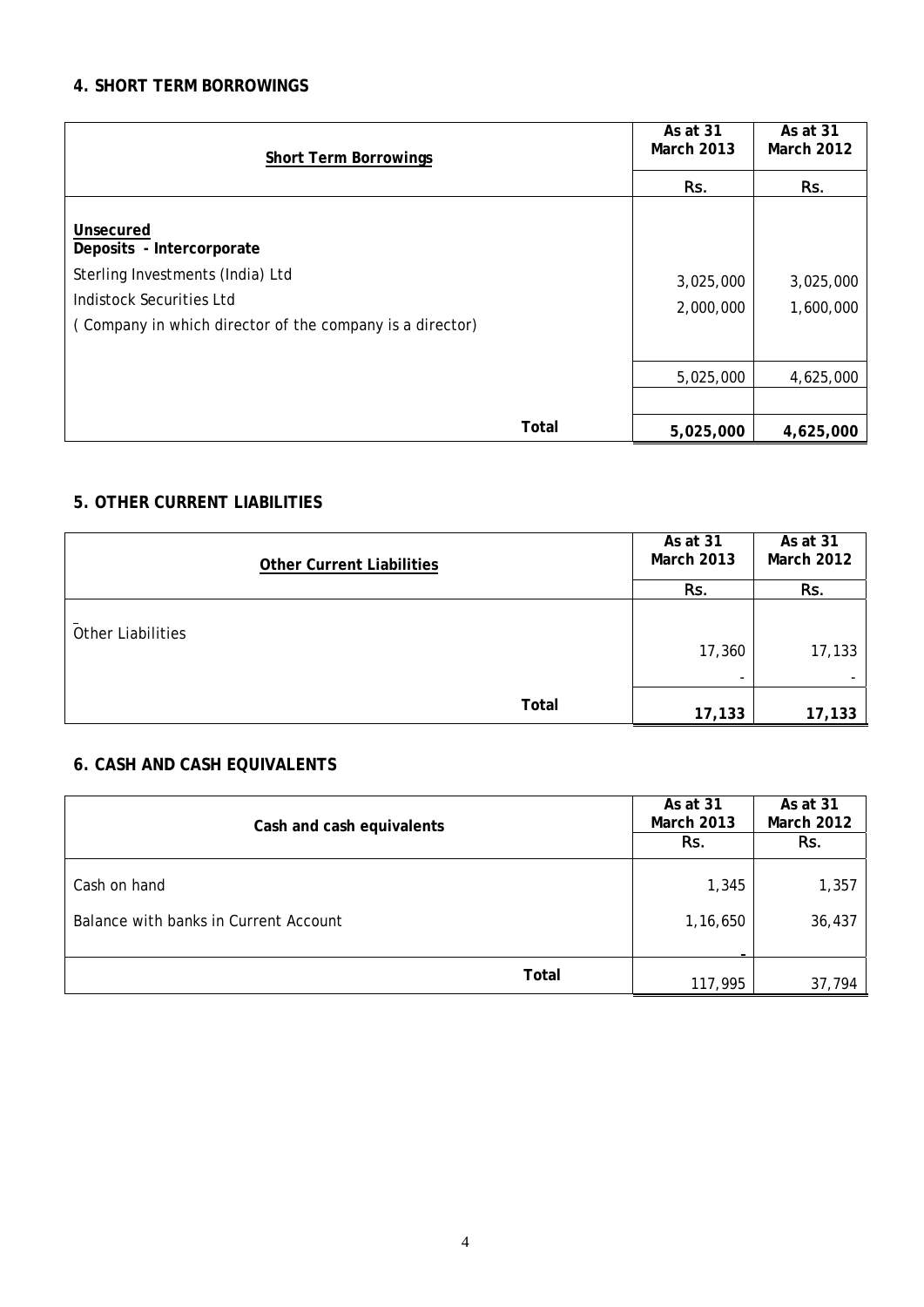### **7. OTHER EXPENSES**

| Other expenses                     |              |         | As at 31<br><b>March 2012</b> |
|------------------------------------|--------------|---------|-------------------------------|
|                                    | Rs.          | Rs.     |                               |
| Telephone, Postage                 |              | 155,425 | 104,717                       |
| Printing & Stationary              |              | 80,160  | 73,731                        |
| Web Design & Hosting Charges       |              | 3,500   | 14,700                        |
| Payment to Auditors as Audit Fees  |              | 12,360  | 12,133                        |
| Annual Listing & Registration Fees |              | 29,090  | 33,075                        |
| Legal & Professional Fees          |              | 30,000  | 5,000                         |
| Miscellaneous Expenses             |              | 9,491   | 9,131                         |
|                                    | <b>Total</b> | 320,026 | 252,487                       |

**The payment to the auditors is towards:**

| Audit fees                                                  | As at 31 March<br>2013 | As at 31 March<br>2012 |
|-------------------------------------------------------------|------------------------|------------------------|
|                                                             | Rs.                    | Rs.                    |
| Payments to the auditor as<br>audit fees incl. of Ser. Tax. | 12,360                 | 12,133                 |

- 8. There is no Contingent Liability (Previous year Rs. Nil)
- **8.** Provisions for Current Income Tax for the year 01.04.2012 to 31.03.2013 has not been made as there is no taxable income during the year in view of loss incurred during the year.
- **9.** The Accounting standard AS-22 "Accounting for Taxes on Income" issued by The Institute of Chartered Accountants of India has become applicable to the company. The cumulative Net Deferred Tax Assets as at 01.04.2012 and Deferred Tax Assets for the current year have not been recognised by the company as there is no certainty that sufficient future taxable income will be available against which such deferred tax can be realised.
- **10.** The Income Tax assessments have been completed up to assessment year 2011 2012. Demands for A.Y. 2000-01 of Rs.2781 (previous year Rs.2, 781) have been raised which the company has contested for rectification/preferred appeals which are pending.
- **11.** The Earning and Expenditure in foreign currency Rs. Nil ( Previous Year Rs. Nil)
- **12.** The Company has followed the Guidelines issued by the Reserve Bank of India to all Non Banking Financial Companies regarding Asset Classification, Provisioning for and income recognition on non-performing assets as applicable to it. However the Net Owned Funds of the company has fallen below the minimum prescribed limit of Rs. 25 lacs. In terms of paragraph 13 of Non-Banking Financial (Non- Deposit accepting or Holding) Companies Prudential Norms (Reserve Bank) Direction, 2007, as amended, the particulars as applicable to the company are appended to the Balance Sheet.
- **13.** Sundry debit / credit balances of parties are subject to confirmation and reconciliation if any.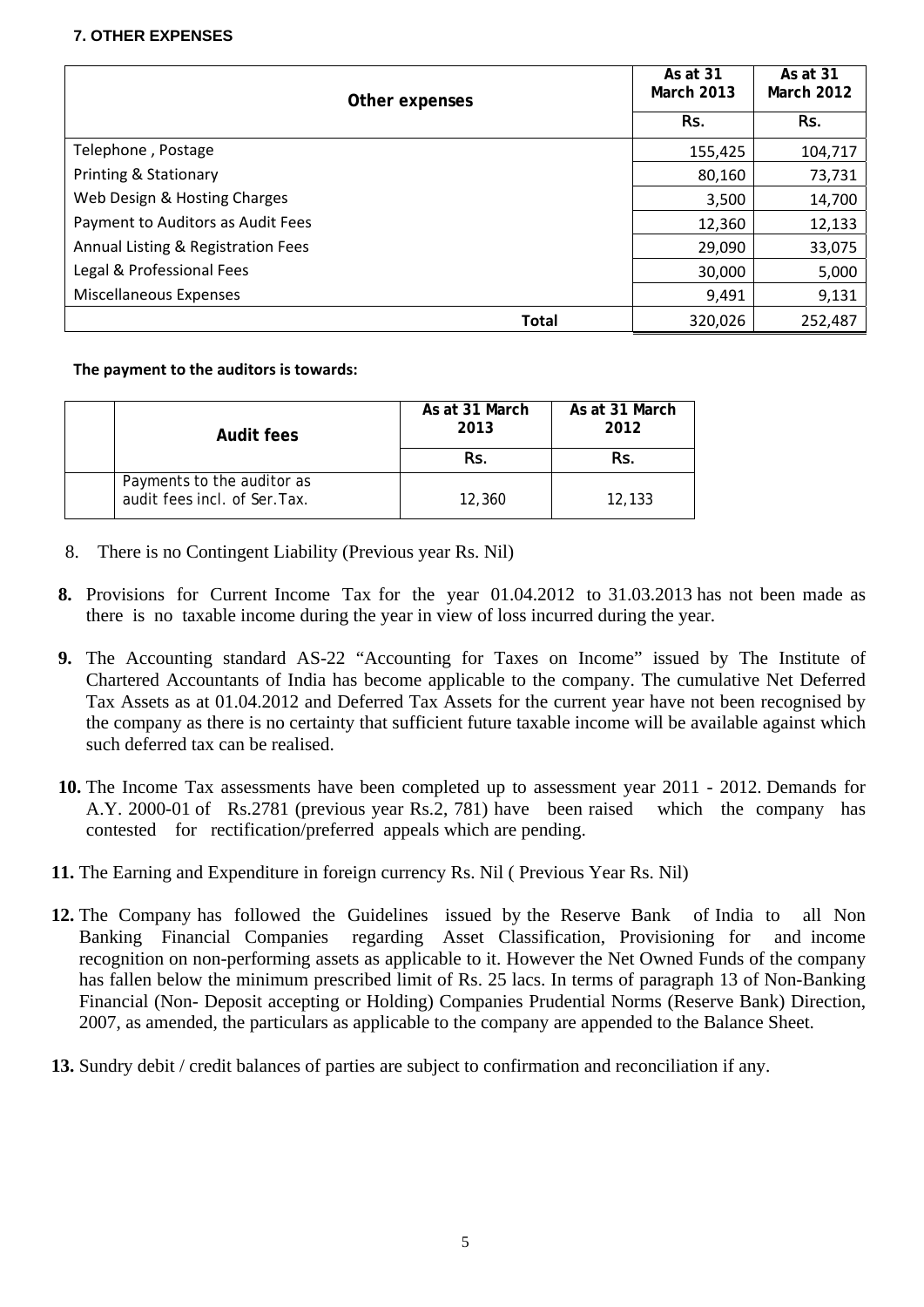**14.** AS-18 Related party Transactions:

As per accounting standard AS 18 "Related Party Disclosures" issued by The Institute of Chartered Accountants of India ,the company's' related parties in terms of AS 18 are disclosed below:

Key Management Personnel: Mr. Dhiren D. Mehta – Executive Chairman (Honorary)

**Others** 

None

The company's related party transactions are as follows:

Nil Remuneration including salary was paid during the year.

- **15.** The Segment Reporting under accounting standard AS-17 Segment Reporting issued by The Institute of Chartered Accountants of India is not applicable to the company, as company has operated only in one segment i.e. finance and its related activities during the year under report.
- **16.** As per AS-20 on "Earning Per Share (EPS)" issued by The Institute of Chartered Accountants' of India, the particulars of EPS for Equity shareholders are as follows :

|    |                                                                                                 |       | <b>Current Year</b> |       | Previous Year |  |
|----|-------------------------------------------------------------------------------------------------|-------|---------------------|-------|---------------|--|
|    | 1. Net Profit / (Loss) as per Profit & Loss Account<br><b>Available for Equity Share Holder</b> | (Rs.) | (3,20,026)          | (Rs.) | (2,52,487)    |  |
| 2. | Weighted Average No. of Equity<br>Shares outstanding.                                           | (Nos) | 65, 37, 600         | (Nos) | 65,37,600     |  |
| 3. | Basic & Diluted Earning per Share (EPS) (Rs.)                                                   |       | (0.05)              | (Rs.) | (0.04)        |  |
| 4. | Face Value per share                                                                            | (Rs.) | 10                  | (Rs.) | 10            |  |

**17.** ( a ) Based on the information available with the company regarding the status of creditors under the "Industries (Development and Regulation) Act , 1951, there are no amount due to Small scale Industrial undertaking exceeding Rs.1 lacs which is outstanding for more than 30 days.

( b ) In the absence of necessary information with the Company, relating to the registration status of creditor under the Micro, Small and Medium Enterprises Development Act, 2006, the information required under the said Act could not be complied and disclosed.

**18.** The Previous years' figures have been re-grouped/re-arranged/ reclassified /re-casted/re-stated wherever necessary.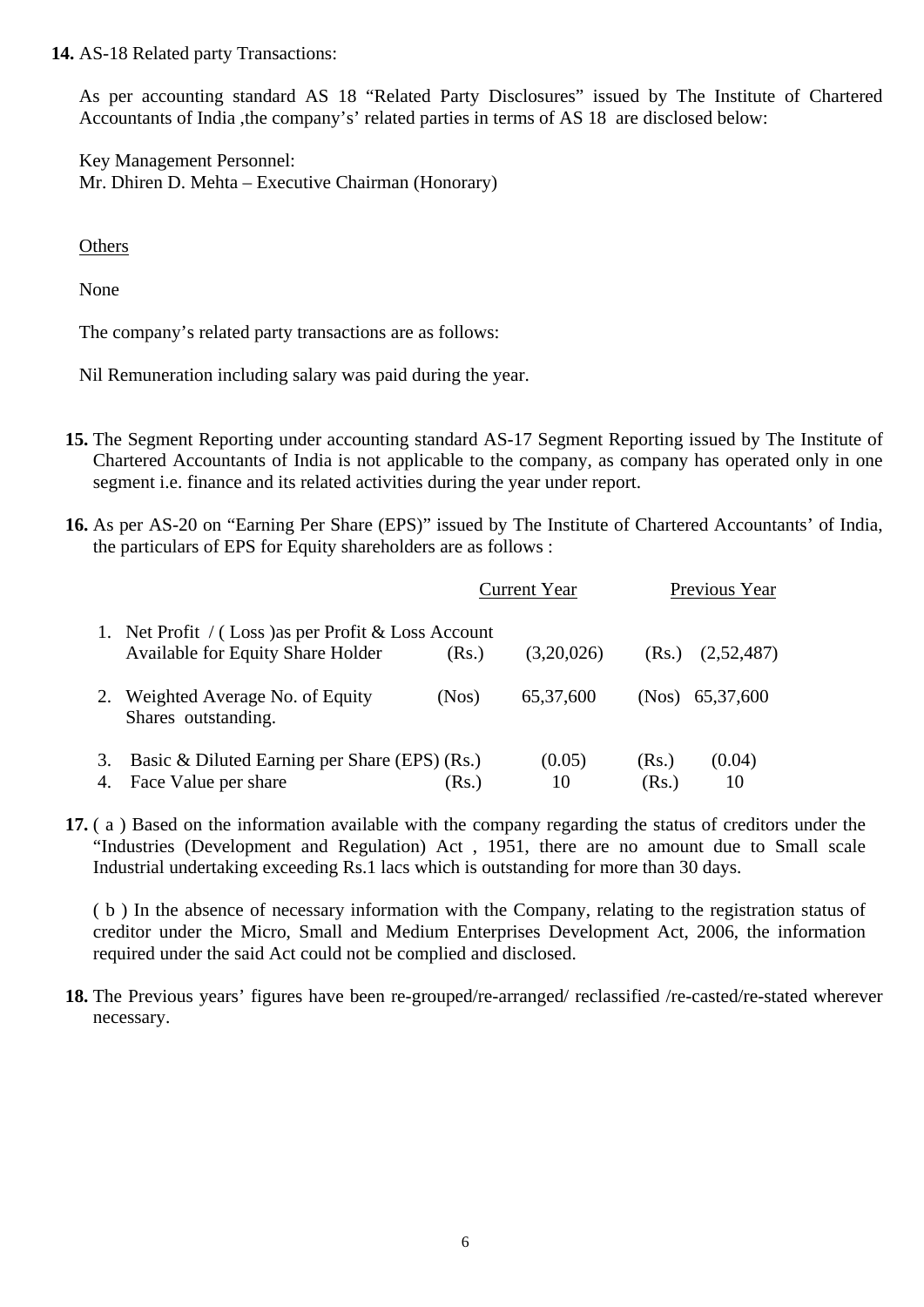### **Schedule to the Balance Sheet of a non-deposit taking non-Banking Financial Company as at 31 March 2013 As required in terms of Paragraph 13 of Non-Banking Financial (Non- Deposit Accepting or Holding) Companies Prudential**

|     |                                                          |                          |                            |     | <b>Norms</b> (Reserve Bank) Directions, 2007]                |                          |            |                            |
|-----|----------------------------------------------------------|--------------------------|----------------------------|-----|--------------------------------------------------------------|--------------------------|------------|----------------------------|
|     |                                                          | (Rs. In Lakhs)           |                            |     | (Rs. In Lakhs)                                               |                          |            |                            |
|     | <b>Particulars</b>                                       | Amount                   | Amount                     |     |                                                              |                          |            | Amount                     |
|     | <b>LIABILITIES SIDE:</b>                                 | Outstanding              | Overdue                    |     | <b>ASSETS SIDE: (Contd.)</b>                                 |                          |            | Outstanding                |
| (1) | Loans and advances availed                               |                          |                            |     | Long Term Investments                                        |                          |            |                            |
|     | By the non banking financial                             |                          |                            | 1.  | Quoted:                                                      |                          |            |                            |
|     | Company inclusive of<br>interest accrued thereon but     |                          |                            |     | (i) Shares: (a) Equity<br>(b) Preference                     |                          |            | <b>NIL</b><br><b>NIL</b>   |
|     | not paid :                                               |                          |                            |     | (ii) Debentures and Bonds                                    |                          |            | <b>NIL</b>                 |
|     | (a) Debentures : Secured                                 | <b>NIL</b>               | <b>NIL</b>                 |     | (iii) Units of Mutual Funds                                  |                          |            | <b>NIL</b>                 |
|     | : Unsecured                                              | <b>NIL</b>               | <b>NIL</b>                 |     | (iv) Government Securities                                   |                          |            | <b>NIL</b>                 |
|     | (other than falling within the                           |                          |                            |     | (v) Others (please specify)                                  |                          |            | <b>NIL</b>                 |
|     | meaning of public deposits)                              |                          |                            | 2.  | Unquoted:                                                    |                          |            |                            |
|     | (b) Deferred Credits                                     | <b>NIL</b><br><b>NIL</b> | <b>NIL</b>                 |     | Shares: (a) Equity<br>(i)                                    |                          |            | <b>NIL</b>                 |
|     | (c) Term Loans<br>(d) Inter-corporate loans and          | 50.25                    | $\text{NIL}$<br><b>NIL</b> |     | (b) Preference<br>(ii) Debentures and Bonds                  |                          |            | $\text{NIL}$<br><b>NIL</b> |
|     |                                                          |                          |                            |     |                                                              |                          |            |                            |
|     | Borrowing<br>(d) Commercial Paper                        | <b>NIL</b>               | <b>NIL</b>                 |     | (iii) Units of Mutual Funds<br>(iv) Government Securities    |                          |            | <b>NIL</b><br><b>NIL</b>   |
|     | Other Loans (specify<br>(f)                              | <b>NIL</b>               | $\mbox{NIL}$               |     | Others (please specify)<br>(v)                               |                          |            | <b>NIL</b>                 |
|     | nature)                                                  |                          |                            |     |                                                              |                          |            |                            |
|     |                                                          |                          |                            |     |                                                              |                          |            |                            |
|     | <b>ASSETS SIDE:</b>                                      |                          | Amount<br>Outstanding      |     | (5) Borrower group-wise<br>classification of assets financed |                          |            |                            |
| (2) | <b>Break-up of Loans and</b>                             |                          |                            |     | as in $(2)$ and $(3)$ above:                                 |                          |            |                            |
|     | <b>Advances including bills</b>                          |                          |                            |     |                                                              |                          |            |                            |
|     | receivables [other than those                            |                          |                            |     | Category                                                     |                          |            | Amount net of provisions   |
|     | included in (4) below] :<br>(b) Secured                  |                          | <b>NIL</b>                 |     | 1. Related Parties                                           | Secured                  | Unsecured  | Total                      |
|     | (b) Unsecured                                            |                          | <b>NIL</b>                 |     | (a) Subsidiaries                                             | <b>NIL</b>               | <b>NIL</b> | <b>NIL</b>                 |
|     |                                                          |                          |                            |     | (c) Companies in the same                                    | <b>NIL</b>               | <b>NIL</b> | <b>NIL</b>                 |
| (3) | <b>Break-up of Leased Assets</b>                         |                          |                            |     | Group                                                        |                          |            |                            |
|     | and stock on hire and other                              |                          |                            |     | (d) Other related Parties                                    | <b>NIL</b>               | <b>NIL</b> | <b>NIL</b>                 |
|     | assets counting towards                                  |                          |                            |     | 2. Other than related parties                                | <b>NIL</b>               | <b>NIL</b> | $\rm NIL$                  |
|     | <b>AFC</b> activities                                    |                          |                            |     | Total                                                        | <b>NIL</b>               | <b>NIL</b> | <b>NIL</b>                 |
|     | (i) Lease assets including<br>lease rentals under sundry |                          |                            |     |                                                              |                          |            |                            |
|     | debtors :                                                |                          |                            | (6) | <b>Investor group-wise</b>                                   |                          |            |                            |
|     | (a) Financial lease                                      |                          | <b>NIL</b>                 |     | classification of all                                        |                          |            |                            |
|     | (b) Operating lease                                      |                          | <b>NIL</b>                 |     | investments (current and                                     |                          |            |                            |
|     | (ii) Stock on hire including                             |                          |                            |     | Long term) in shares and                                     |                          |            |                            |
|     | hire charges under sundry                                |                          |                            |     | securities (both quoted and                                  |                          |            |                            |
|     | debtors :<br>(a) Assets on hire                          |                          | $\text{NIL}$               |     | unquoted):                                                   |                          |            |                            |
|     | (b) Repossessed Assets                                   |                          | <b>NIL</b>                 |     | Category                                                     | Market value/            |            | (Net Book                  |
|     | (iii) Other loans counting                               |                          |                            |     |                                                              | Break up or              |            | Value of                   |
|     | Towards AFC activities                                   |                          |                            |     |                                                              | fair value               |            | Provisions)                |
|     | (a) Loans where assets                                   |                          | <b>NIL</b>                 |     |                                                              | or NAV                   |            |                            |
|     | have been repossessed                                    |                          |                            |     | 1. Related Parties                                           |                          |            |                            |
|     | (b) Loans other than (a)<br>above.                       |                          | <b>NIL</b>                 |     | (a) Subsidiaries<br>(b) Companies in the                     | <b>NIL</b><br><b>NIL</b> |            | <b>NIL</b><br>NIL          |
|     |                                                          |                          |                            |     | same group                                                   |                          |            |                            |
| (4) | <b>Break-up of Investments:</b>                          |                          |                            |     | (c) Other related parties                                    | <b>NIL</b>               |            | NIL                        |
|     | Current Investments:                                     |                          |                            |     | 2. Other than related parties                                | <b>NIL</b>               |            | <b>NIL</b>                 |
| 1.  | Quoted:                                                  |                          |                            |     | Total                                                        | <b>NIL</b>               |            | NIL                        |
|     | Shares : (a) Equity<br>(i)<br>(b) Preference             |                          | <b>NIL</b><br><b>NIL</b>   |     |                                                              |                          |            |                            |
|     | (ii) Debentures and Bonds                                |                          | <b>NIL</b>                 | (7) | Other information                                            |                          |            |                            |
|     | (iii) Units of Mutual Funds                              |                          | NIL                        |     | Particulars                                                  |                          |            | Amount                     |
|     | (iv) Government Securities                               |                          | <b>NIL</b>                 |     | (i) Gross Non-Performing                                     |                          |            |                            |
|     | (v) Others (please specify)                              |                          | NIL                        |     | assets                                                       |                          |            |                            |
| 2.  | Unquoted:                                                |                          |                            |     | (a) Related parties                                          |                          |            | NIL                        |
|     | Shares: (a) Equity<br>(i)                                |                          | <b>NIL</b>                 |     | (b) Other than related                                       |                          |            | NIL                        |
|     | (b) Preference                                           |                          | <b>NIL</b>                 |     | Parties                                                      |                          |            |                            |
|     | (ii) Debentures and Bonds                                |                          | <b>NIL</b>                 |     | (ii) Net Non-Performing Assets                               |                          |            |                            |
|     | (iii) Units of Mutual Funds                              |                          | <b>NIL</b>                 |     | (a) Related parties                                          |                          |            | <b>NIL</b>                 |
|     | (iv) Government Securities                               |                          | NIL                        |     | (b) Other than related parties                               |                          |            | <b>NIL</b>                 |
|     | (v) Others (please specify)                              |                          | $\mbox{NIL}$               |     | (iii) Assets acquired in                                     |                          |            | $\mbox{NIL}$               |

satisfaction of debt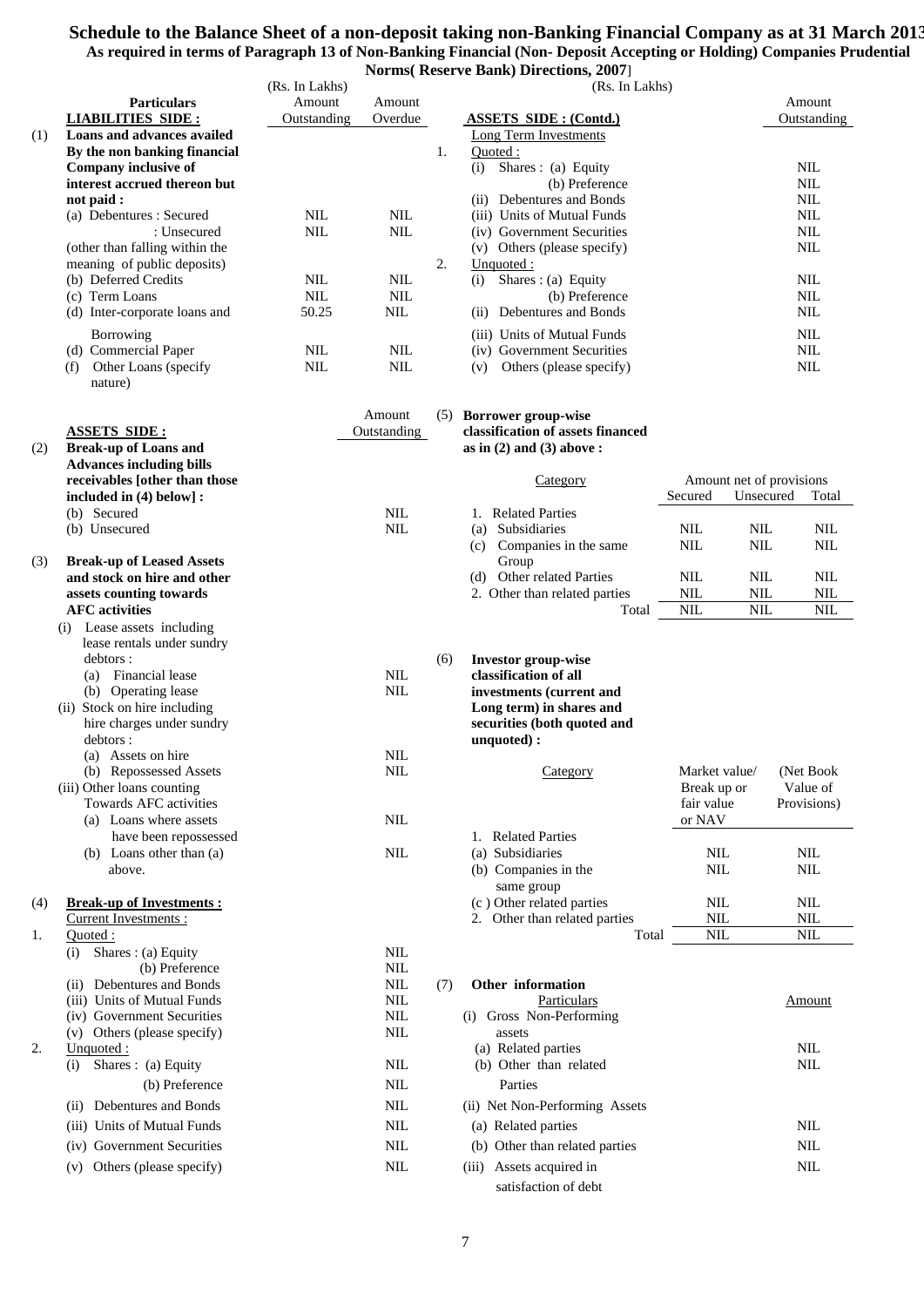In terms of my attached Report of even date **for and on behalf of Board** 

**For VINOD S. MEHTA & CO. Chartered Accountants ( Firm Reg. No. 111524W) DHIREN D. MEHTA** 

**Executive Chairman** 

**GIRISH L. SHETHIA Partner** 

**Place: Mumbai Place: Mumbai** 

**Membership No. 44607** SANJAY KESWANI **SANJAY KESWANI Director** 

Date : 30-05-2013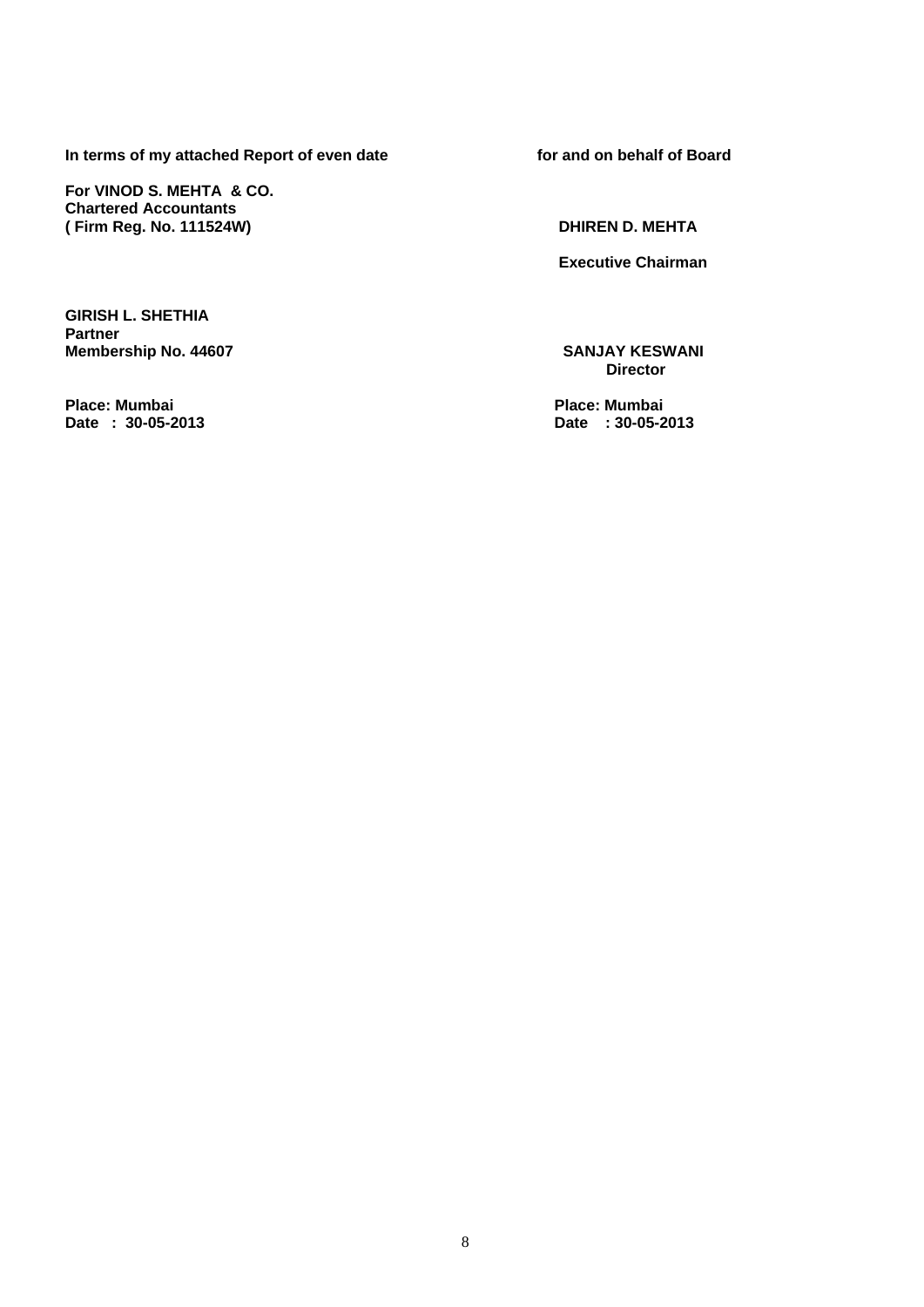#### **STERLING GUARANTY & FINANCE LIMITED**

#### **CASH FLOW STATEMENT FOR THE YEAR ENDED 31ST MARCH 2013**

|    | A. CASH FLOW FROM OPERATING ACTIVITIES :                                             |           | <b>For the Year</b><br>ended<br>31.03.2013 |         | <b>For the Year</b><br>ended<br>31.03.2012 |
|----|--------------------------------------------------------------------------------------|-----------|--------------------------------------------|---------|--------------------------------------------|
|    | Net Profit /(Loss) before Provision, Tax and Extraordinary items                     |           | (320, 026)                                 |         | (252, 487)                                 |
|    | Adjustments for:                                                                     |           |                                            |         |                                            |
|    | Depreciation/ Lease Adjustment                                                       |           |                                            |         |                                            |
|    | Profit/Loss on sale of Fixed Assets (Net)                                            |           |                                            |         |                                            |
|    | Loss on Investments (Net)<br>Operating Profit / (Loss) before Working Capital Chages |           | (320, 026)                                 |         | (252, 487)                                 |
|    | Adjustments for:                                                                     |           |                                            |         |                                            |
|    | Trade and other receivables                                                          |           |                                            |         |                                            |
|    | Inventories                                                                          |           |                                            |         |                                            |
|    | Deposits                                                                             | 400,000   |                                            | 247,480 |                                            |
|    | Other payables                                                                       | 227       | 400,227                                    | (276)   | 247,204                                    |
|    | <b>Cash Generated from Operations</b>                                                |           | 80,201                                     |         | (5,283)                                    |
|    | Direct taxes paid                                                                    |           |                                            |         |                                            |
|    | Prior Year refund/payment of Tax (Net)                                               |           |                                            |         |                                            |
|    | <b>Net cash from operating Activities</b>                                            | (A)       | 80,201                                     |         | (5, 283)                                   |
| B. | <b>CASH FLOW FROM INVESTING ACTIVITIES:</b>                                          |           |                                            |         |                                            |
|    | Sale/W/off of Investments                                                            |           |                                            |         |                                            |
|    | Net cash used in investing Activities                                                | (B)       |                                            |         |                                            |
| C. | <b>CASH FLOW FROM FINANCING ACTIVITIES</b>                                           |           |                                            |         |                                            |
|    | Proceeds from issue of Share Capital                                                 |           |                                            |         |                                            |
|    | Proceed from long term borrowings                                                    |           |                                            |         |                                            |
|    | Sale of Fixed Assets                                                                 |           |                                            |         |                                            |
|    | Bank Cash Credi/term Loan                                                            |           |                                            |         |                                            |
|    | Misc. Expenses                                                                       |           |                                            |         |                                            |
|    | <b>Dividends Paid</b>                                                                |           |                                            |         |                                            |
|    | <b>Share Application Refunds</b><br>Net cash used in Financing Activities            | (C)       |                                            |         |                                            |
|    | Net increase in cash and Cash Equivalents                                            | $(A+B+C)$ | 80,201                                     |         | (5, 283)                                   |
|    | Cash & Cash Equivalents as at the Beginning of the year                              |           | 37,794                                     |         | 43,077                                     |
|    | (Opening Balance)                                                                    |           |                                            |         |                                            |
|    | Cash & Cash Equivalents as at the Close of the year<br>(Closing Balance)             |           | 117,995                                    |         | 37,794                                     |

#### Note :

1. All figures in brackets are ouflows.

2. Previous years' figures have been regrouped/reclassified wherever necessary.

3. Cash & Cash equivalents is cash & Bank Balances as per Balance Sheet.

4 There is no operational activities during the year as advised by RBI.

**In terms of my attached reeport of even date,**

**For Vinod S. Mehta & Co. For and on behalf of Board of Directors**

Chartered Accountants (Firm Reg. No. 111524W)

Partner (Membership No. 44607)

**DHIREN D. MEHTA Girish L. Shethia** Executive Chairman

> **SANJAY KESWANI** Director

Place : Mumbai Place : Mumbai Dated : 30 ‐05‐2013 Dated : 30 ‐ 05‐ 2013